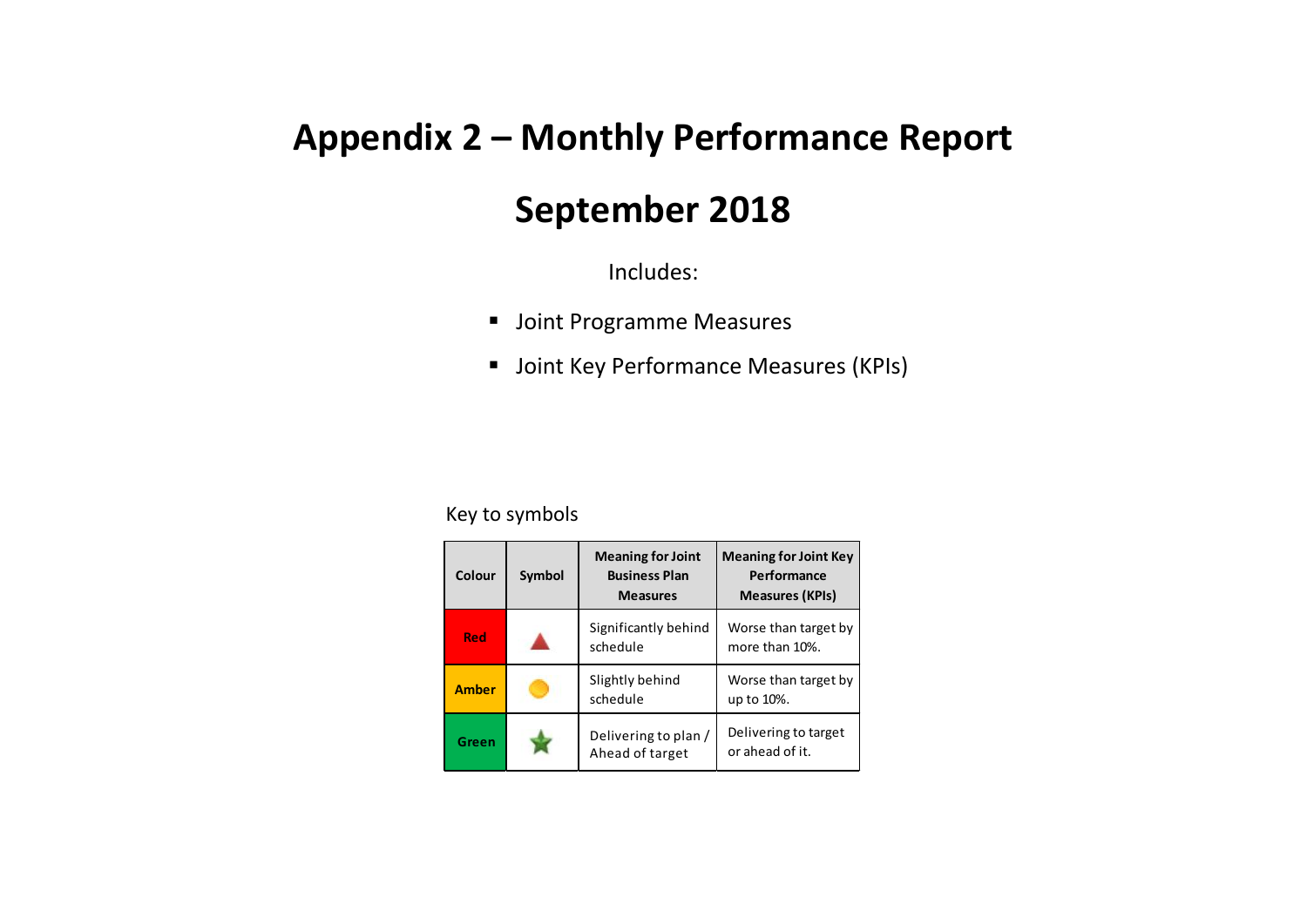| Joint KPIs - Protected, Green and Clean   |            |                                 |                                 |        |        |   |                                                                                                                                                                                                                                                                                                                                                                                                                                                                                                                                                                                              |                             |                      |            |  |
|-------------------------------------------|------------|---------------------------------|---------------------------------|--------|--------|---|----------------------------------------------------------------------------------------------------------------------------------------------------------------------------------------------------------------------------------------------------------------------------------------------------------------------------------------------------------------------------------------------------------------------------------------------------------------------------------------------------------------------------------------------------------------------------------------------|-----------------------------|----------------------|------------|--|
| <b>Measure</b>                            |            | <b>Council Portfolio Holder</b> | Director/Lead<br><b>Officer</b> | Result |        |   | <b>Target Status Commentary</b>                                                                                                                                                                                                                                                                                                                                                                                                                                                                                                                                                              | <b>YTD</b><br><b>Result</b> | <b>YTD</b><br>Target | <b>YTD</b> |  |
| JBP1.2.1C % Waste Recycled &<br>Composted | CDC        | Cllr D Pickford                 | Kane, Graeme<br>Potter, Ed      | 56.26% | 57.74% | ۰ | These are provisional figures. Accurate figures<br>will be available w/c 15 October. Due to the<br>exceptionally hot summer we have collected<br>less garden waste to the end of September 18<br>compared to the same period last year,<br>therefore the recycling rate is lower than<br>expected. The amount collected in the blue bins<br>is lower to date because there are higher levels<br>of contamination (the wrong items in the blue<br>bin) since we changed contractor. We are<br>working on plans to increase the blue bin<br>recycling and getting people to recycle correctly. | 57.60%                      | 58.91%               |            |  |
| JBP1.2.1S % Waste Recycled &<br>Composted | <b>SNC</b> | Cllr D Bambridge                | Kane, Graeme<br>Potter, Ed      | 60.21% | 64.19% | ◉ | These are provisional figures. Accurate figures<br>will be available w/c 15 October. Due to the<br>exceptionally hot summer we have collected<br>around 600 tonnes less of garden waste to the<br>end of September 18 compared to the same<br>period last year. Therefore the recycling rate is<br>lower than expected. Food and blue bin<br>recycling collections are on track.                                                                                                                                                                                                             | 63.70%                      | 65.09%               |            |  |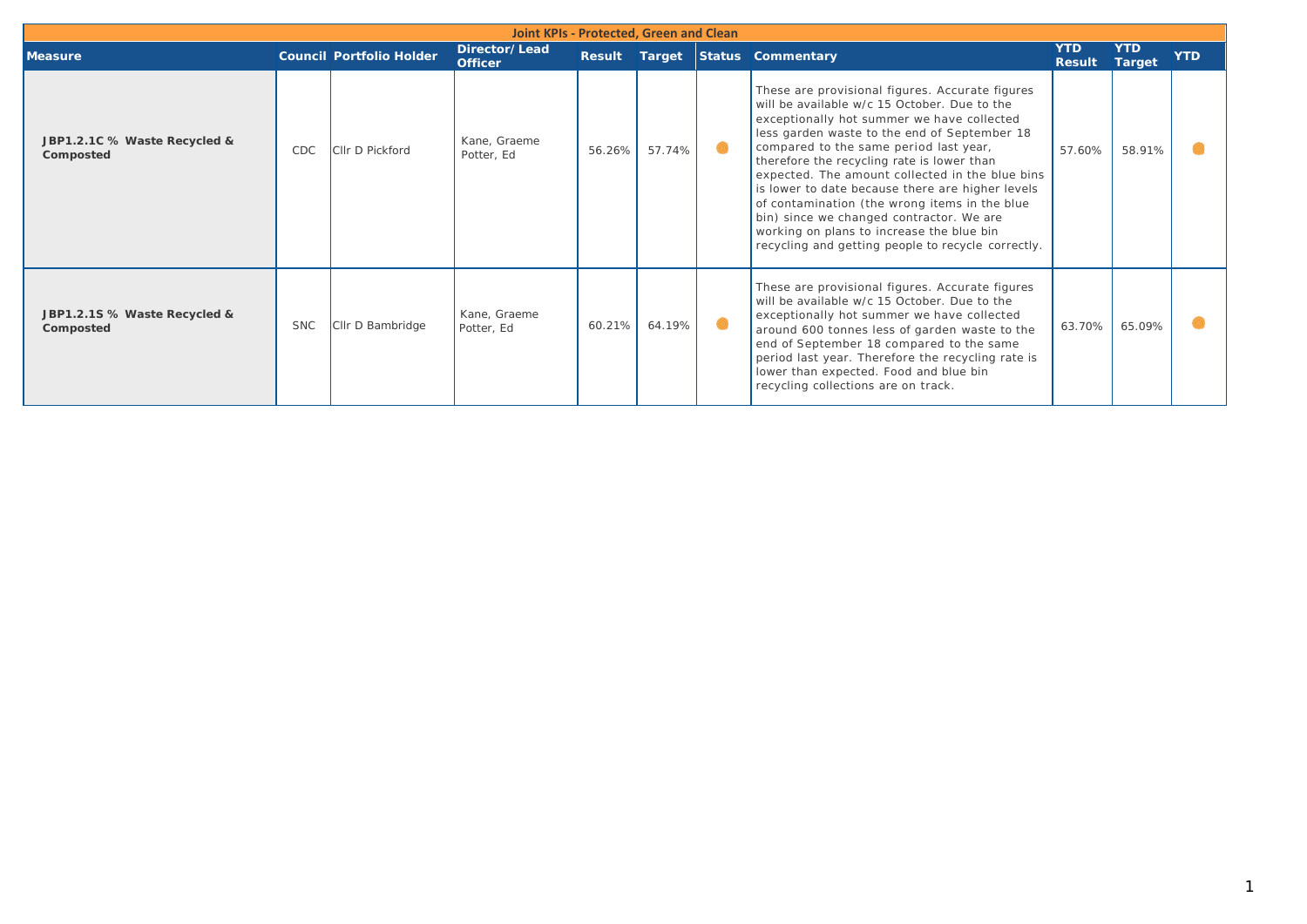| <b>Joint KPIs - Thriving Communities &amp; Wellbeing</b>                    |            |                                 |                                 |       |       |                        |                                                                                                                                                                                                                                                                                                                                                                                                                                                                                                                                                                                    |                             |                             |            |
|-----------------------------------------------------------------------------|------------|---------------------------------|---------------------------------|-------|-------|------------------------|------------------------------------------------------------------------------------------------------------------------------------------------------------------------------------------------------------------------------------------------------------------------------------------------------------------------------------------------------------------------------------------------------------------------------------------------------------------------------------------------------------------------------------------------------------------------------------|-----------------------------|-----------------------------|------------|
| <b>Measure</b>                                                              |            | <b>Council Portfolio Holder</b> | Director/Lead<br><b>Officer</b> |       |       |                        | Result Target Status Commentary                                                                                                                                                                                                                                                                                                                                                                                                                                                                                                                                                    | <b>YTD</b><br><b>Result</b> | <b>YTD</b><br><b>Target</b> | <b>YTD</b> |
| JBP2.2.1C Number of households<br>living in Temporary Accommodation<br>(TA) | CDC        | Cllr J Donaldson                | Carr, Jane<br>Douglas, Gillian  | 20.00 | 43.00 | ★                      | The number of households in temporary<br>accommodation at the end of September was 20, this<br>is well below target and reflects Cherwell's continued<br>focus on prevention of homelessness and timely<br>intervention before households are in crisis as well as<br>close management of TA resources.                                                                                                                                                                                                                                                                            | 20.00                       | 43.00                       | ★          |
| JBP2.2.1S Number of households<br>living in Temporary Accommodation<br>(TA) | <b>SNC</b> | Cllr K Cooper                   | Carr, Jane<br>Douglas, Gillian  | 17.00 | 25.00 | ★                      | We are managing the numbers of people<br>moving in to and out of temporary<br>accommodation through our homelessness<br>prevention work and effective use of the<br>housing register to allocate social or affordable<br>homes to people in need, including those residing<br>in temporary accommodation. The delivery of new<br>affordable homes by social landlords over the last<br>few months is playing a significant part in this.                                                                                                                                           | 17.00                       | 25.00                       | ★          |
| JBP2.2.2C Average time taken to<br>process Housing Benefit new claims       | CDC        | CIIr T Ilott                    | Green, Belinda<br>Taylor, Adele | 19.14 | 15.00 | ▲                      | The average time taken to assess new claims<br>for benefit for the month of September is 19.14<br>days against a target of 15 days. The<br>performance is below target partly due to an<br>issue with the interface from the online claim<br>form into our software system causing a delay in<br>claim forms being received. Measures have been<br>put in place to ensure this issue is rectified<br>earlier should it reoccur. Our year to date figure<br>continues to be above target at 13.94 days. The<br>national average for assessing new claims for<br>benefit is 22 days. | 13.94                       | 15.00                       |            |
| JBP2.2.2S Average time taken to<br>process Housing Benefit new claims       | <b>SNC</b> | Cllr P Rawlinson                | Green, Belinda<br>Taylor, Adele | 9.03  | 15.00 | $\color{red} \bigstar$ | The average time taken to assess new claims<br>for benefits is 9.03 days against a target of 15<br>days. The performance remains above target for<br>the month of September and the year to date<br>figure remains excellent at 8.10 days. New<br>claims continue to be monitored daily to continue<br>to perform above target of 15 days. The national<br>average for the assessment of new claims for<br>benefit is 22 days.                                                                                                                                                     | 8.10                        | 15.00                       |            |
| JBP2.2.3C Average time taken to<br>process Housing Benefit change<br>events | <b>CDC</b> | CIIr T Ilott                    | Green, Belinda<br>Taylor, Adele | 7.94  | 8.00  | $\bigstar$             | The average time taken to assess change in<br>events is 7.94 days against a target of 8 days.<br>The year to date figure remains above target at<br>7.89 days. Work continues to review our<br>processes and automate as many changes as<br>possible following the successful automation of<br>Atlas and Universal Credit.                                                                                                                                                                                                                                                         | 7.89                        | 8.00                        |            |
| JBP2.2.3S Average time taken<br>process Housing Benefit change<br>events    | <b>SNC</b> | Cllr P Rawlinson                | Green, Belinda<br>Taylor, Adele | 6.86  | 8.00  | ★                      | The average time taken to assess change events is<br>6.86 days against a target of 8 days. The year to<br>date figure remains excellent at 4.95 days against a<br>national average of 8 days. Work continues to<br>review our processes and automate as many<br>changes as possible following the automation of<br>Atlas and Universal Credit files.                                                                                                                                                                                                                               | 4.95                        | 8.00                        |            |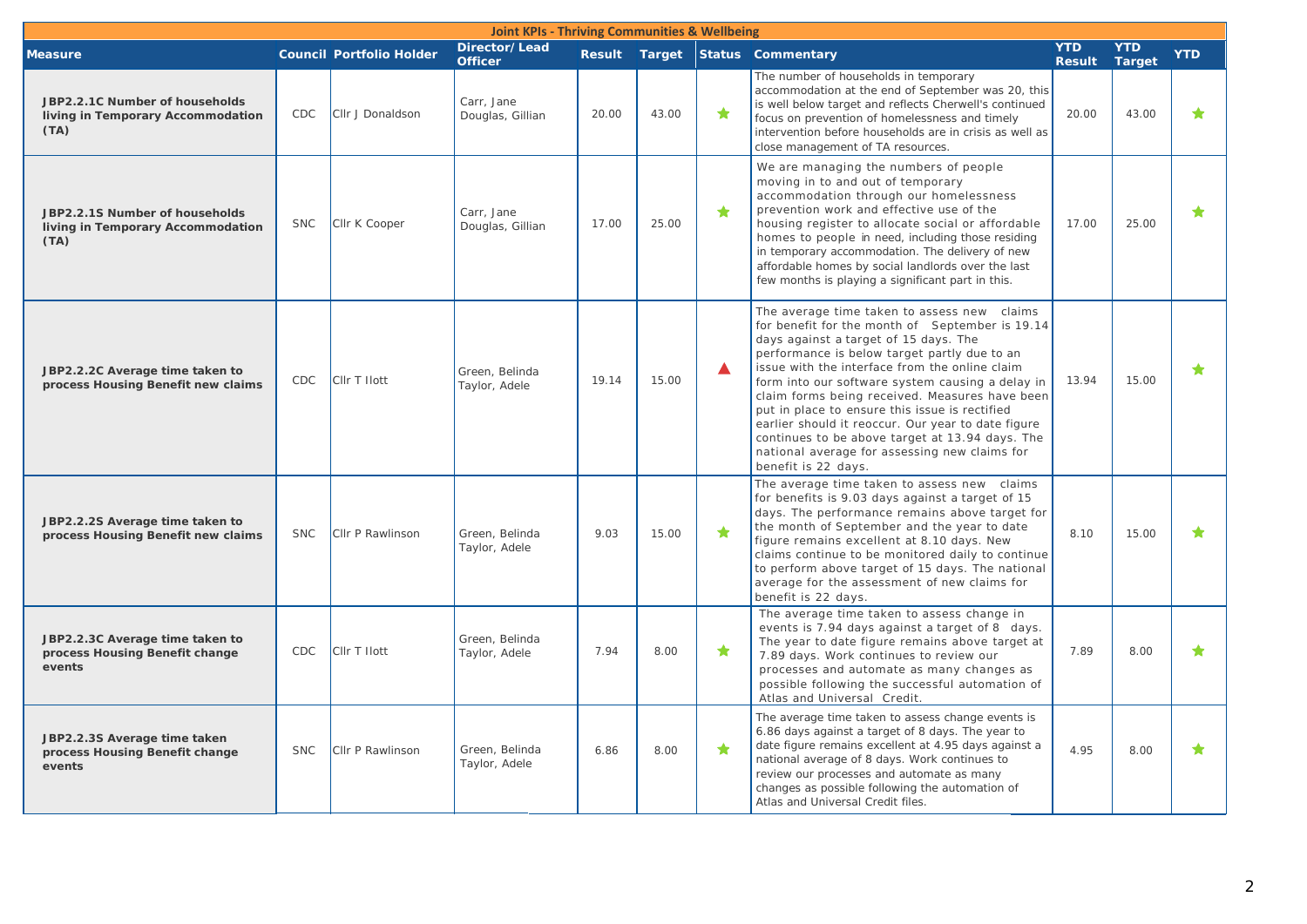| <b>Joint KPIs - Thriving Communities &amp; Wellbeing</b>               |            |                                 |                                 |         |         |            |                                                                                                                                                                                                                                                                                                                                                                                                                                                                                                                                                                                                                                                                                                                                                                                                                                                                                                                                                                                                                                                                                                                                                                                                                                                                                                                                                                                                                                                                                                                                    |                             |                             |            |
|------------------------------------------------------------------------|------------|---------------------------------|---------------------------------|---------|---------|------------|------------------------------------------------------------------------------------------------------------------------------------------------------------------------------------------------------------------------------------------------------------------------------------------------------------------------------------------------------------------------------------------------------------------------------------------------------------------------------------------------------------------------------------------------------------------------------------------------------------------------------------------------------------------------------------------------------------------------------------------------------------------------------------------------------------------------------------------------------------------------------------------------------------------------------------------------------------------------------------------------------------------------------------------------------------------------------------------------------------------------------------------------------------------------------------------------------------------------------------------------------------------------------------------------------------------------------------------------------------------------------------------------------------------------------------------------------------------------------------------------------------------------------------|-----------------------------|-----------------------------|------------|
| <b>Measure</b>                                                         |            | <b>Council Portfolio Holder</b> | Director/Lead<br><b>Officer</b> |         |         |            | Result Target Status Commentary                                                                                                                                                                                                                                                                                                                                                                                                                                                                                                                                                                                                                                                                                                                                                                                                                                                                                                                                                                                                                                                                                                                                                                                                                                                                                                                                                                                                                                                                                                    | <b>YTD</b><br><b>Result</b> | <b>YTD</b><br><b>Target</b> | <b>YTD</b> |
| JBP2.2.5C Number of visits/usage of<br><b>District Leisure Centres</b> | CDC        | Cllr G Reynolds                 | Bolton, Sharon<br>Carr, Jane    | 138,014 | 127,285 | ★          | Whilst the throughputs have shown a reasonable<br>increase against last year for those figures<br>inputted this needs to be caveated with the fact<br>that the Sports Pavilion at Whiteland's Farm was<br>not open and Stratfield Brake had only recently<br>transferred operation to Legacy Leisure for the<br>same period. Therefore for the purposes of<br>comparing like for like on Leisure Facilities (not<br>including pavilions) the figures overall were fairly<br>consistent with last year 123,255 in September<br>2018 against 123,813 in 2017. In terms of<br>individual Centres Woodgreen Leisure Centre,<br>North Oxfordshire Academy Sports Facility and<br>Cooper Sports Facility were above last year's<br>target. Kidlington Leisure Centre was also very<br>marginally up. Spiceball Leisure Centre was down<br>by circa 700 and Bicester Leisure Centre down by<br>circa 1500.<br>For Bicester Leisure Centre this can be<br>attributable to a drop off in gym usage as well as<br>some lower numbers for swimming and taking<br>part in fitness classes. Legacy Leisure (CDC<br>Leisure operator) is undertaking a<br>re-development of all 3 main gyms in December<br>(Kidlington/Spiceball/Bicester) of this year to<br>encourage customers back into the Centres. New<br>gym layouts have been designed with new<br>equipment to be installed. In addition Spiceball<br>Leisure Centre will be increasing the number of<br>swimming lessons held to reduce any waiting<br>times and improve participation | 836,668                     | 763,710                     |            |
| JBP2.2.5S Number of Visits/Usage of<br><b>District Leisure Centres</b> | <b>SNC</b> | Cllr K Cooper                   | Bolton, Sharon<br>Carr, Jane    | 64,346  | 60,404  | $\bigstar$ | Usage across the Leisure Facilities continues to<br>be performing well. Towcester Centre for Leisure<br>recorded an increase of circa 1,100 more than<br>the same period last year with Brackley Leisure<br>Centre performing above last year's level by<br>circa 4,000 users. A more detailed performance<br>update for Brackley Leisure Centre would<br>highlight over 1,000 more gym users than the<br>same period last year as well as better usage of<br>the football pitches (similarly a 1,000 more<br>recorded users. Other activities increasing in<br>usage include dry side activities and fitness<br>classes.<br>Brackley Swimming pool did show a decrease of circa<br>1,000 users, however overall across the Leisure<br>Facilities a 4,000 increase in usage has been<br>achieved.                                                                                                                                                                                                                                                                                                                                                                                                                                                                                                                                                                                                                                                                                                                                  | 385,729                     | 362,424                     |            |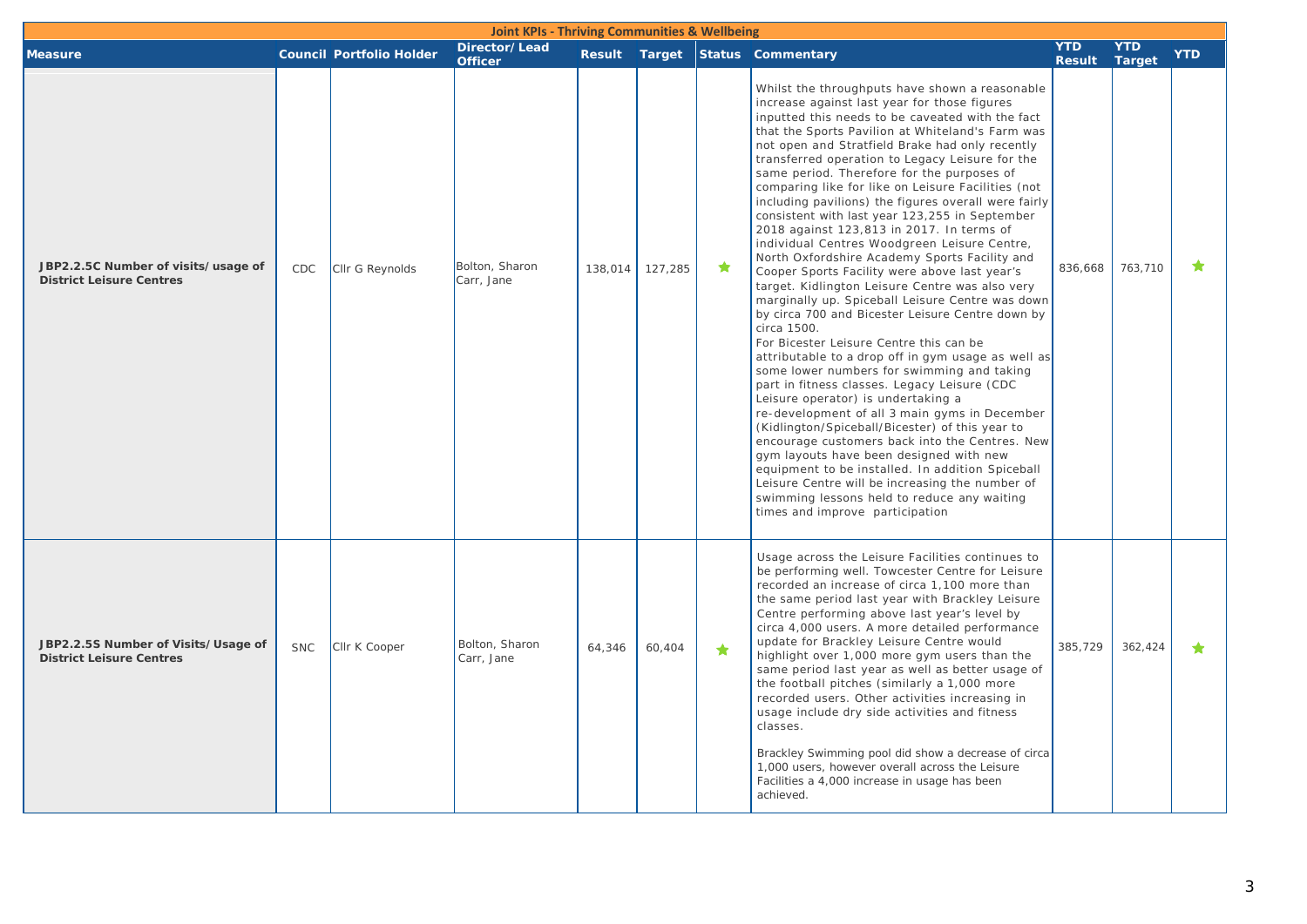|                                                                      | <b>Joint KPIs - Thriving Communities &amp; Wellbeing</b> |                                 |                                 |        |        |           |                                                                                                                                                                                                                                                                                                                                                                                                                                                                                                                                                                                                                                                                                                                                                                                     |                             |                      |            |  |
|----------------------------------------------------------------------|----------------------------------------------------------|---------------------------------|---------------------------------|--------|--------|-----------|-------------------------------------------------------------------------------------------------------------------------------------------------------------------------------------------------------------------------------------------------------------------------------------------------------------------------------------------------------------------------------------------------------------------------------------------------------------------------------------------------------------------------------------------------------------------------------------------------------------------------------------------------------------------------------------------------------------------------------------------------------------------------------------|-----------------------------|----------------------|------------|--|
| <b>Measure</b>                                                       |                                                          | <b>Council Portfolio Holder</b> | Director/Lead<br><b>Officer</b> |        |        |           | Result Target Status Commentary                                                                                                                                                                                                                                                                                                                                                                                                                                                                                                                                                                                                                                                                                                                                                     | <b>YTD</b><br><b>Result</b> | <b>YTD</b><br>Target | <b>YTD</b> |  |
| JBP2.2.6C % of Council Tax collected,<br>increasing Council Tax base | CDC                                                      | CIIr T Ilott                    | Green, Belinda<br>Taylor, Adele | 9.11%  | 9.25%  | $\bullet$ | The amount of Council Tax due to be collected in<br>September has increased by £285k due to the<br>number of new builds being banded. However,<br>we have collected £300k more in September than<br>we did in August with the in month collection<br>being the highest since May 2018. The growth<br>and back dating of billing for new builds will<br>impact on collection rates. We currently have a<br>backlog of work which is impacting on collection<br>rates however there are plans in place to bring<br>the work more up to date in the next few weeks.<br>We are still issuing recovery documents to<br>increase collection of Council Tax.<br>We are ahead on our cumulative collection figure<br>compared to last year. This time last year we had<br>collected 56.40%. | 56.62%                      | 58.25%               | $\bullet$  |  |
| JBP2.2.6S % of Council Tax collected.<br>increasing Council Tax Base | <b>SNC</b>                                               | Cllr P Rawlinson                | Green, Belinda<br>Taylor, Adele | 9.12%  | 10.00% | $\bullet$ | The amount of Council Tax has increased by<br>£100k in September due to the number of new<br>homes being banded. We currently have a slight<br>backlog of work however we are now prioritising<br>house moves to ensure the new residents are<br>billed quicker. The issuing of recovery documents<br>will continue in October in order to increase cash<br>collection.                                                                                                                                                                                                                                                                                                                                                                                                             | 58.61%                      | 59.00%               | $\bullet$  |  |
| JBP2.2.7C % of Business Rates<br>collected, increasing NNDR base     | CDC                                                      | CIIr T Ilott                    | Green, Belinda<br>Taylor, Adele | 8.44%  | 9.50%  | ▲         | We are now concentrating in billing larger<br>Ratable Value customers quicker in order to<br>collect. This time last year we had collected<br>55.99% in NNDR. We are proactively contacting<br>customers by phone in order to chase unpaid<br>installments prior to formal recovery taking<br>place.                                                                                                                                                                                                                                                                                                                                                                                                                                                                                | 57.85%                      | 58.50%               |            |  |
| JBP2.2.7S % of Business Rates<br>collected, increasing NNDR base     | <b>SNC</b>                                               | Cllr P Rawlinson                | Green, Belinda<br>Taylor, Adele | 11.27% | 9.00%  | ★         | Having concentrated on processing all Business<br>Rates correspondence which in turn issues bills<br>quickly and continuing with recovery action, the<br>collection rates have increased. An officer has<br>been proactively chasing all customers in<br>arrears with the Business Rates in order to<br>increase collection rates. We have maintained<br>our turnaround of actioning documents<br>throughout September and will continue<br>monitoring installment plans for customers with<br>recovery action continuing where required.                                                                                                                                                                                                                                           | 56.61%                      | 57.00%               | $\bullet$  |  |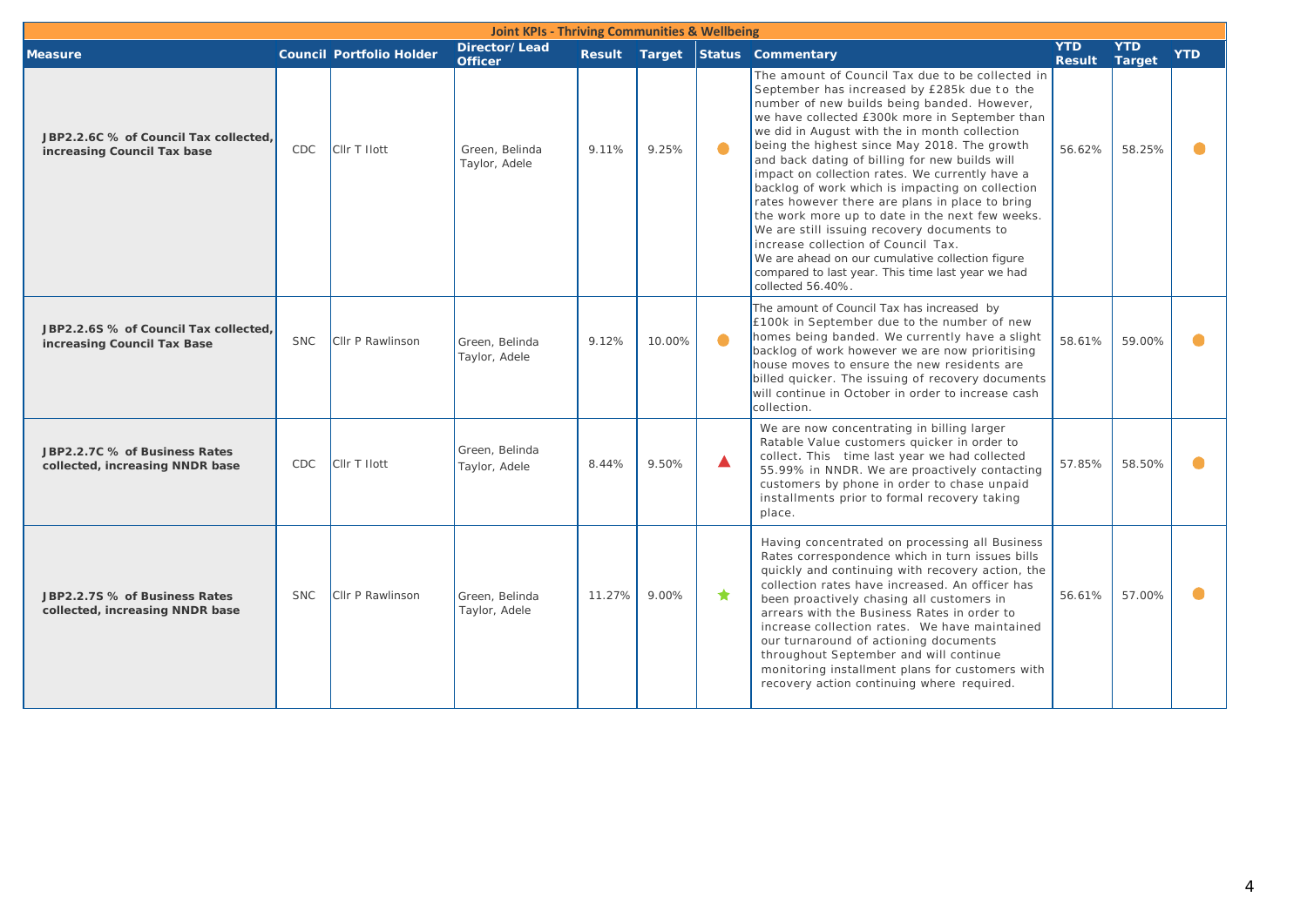|                                                                         | <b>Joint KPIs - District of Opportunity &amp; Growth</b> |                                 |                                                    |       |       |   |                                                                                                                                                                                                                                                                                                                                                                                                                                                                                                                                                                  |                             |                             |            |  |
|-------------------------------------------------------------------------|----------------------------------------------------------|---------------------------------|----------------------------------------------------|-------|-------|---|------------------------------------------------------------------------------------------------------------------------------------------------------------------------------------------------------------------------------------------------------------------------------------------------------------------------------------------------------------------------------------------------------------------------------------------------------------------------------------------------------------------------------------------------------------------|-----------------------------|-----------------------------|------------|--|
| <b>Measure</b>                                                          |                                                          | <b>Council Portfolio Holder</b> | Director/Lead<br><b>Officer</b>                    |       |       |   | Result Target Status Commentary                                                                                                                                                                                                                                                                                                                                                                                                                                                                                                                                  | <b>YTD</b><br><b>Result</b> | <b>YTD</b><br><b>Target</b> | <b>YTD</b> |  |
| JBP3.2.1C % Major planning<br>applications processed within 13<br>weeks | CDC                                                      | Cllr C Clarke                   | Colwell, Adrian<br>Newton, Jim<br>Seckington, Paul | 100%  | 60%   | ★ | 8 Major Planning Applications were determined<br>during September. All were determined within<br>the target period or agreed time frame. As such,<br>our target of determining more than 60% of<br>Major Applications within time has been met.                                                                                                                                                                                                                                                                                                                  | 89%                         | 60%                         | ★          |  |
| JBP3.2.1S % Major planning<br>applications processed within 13<br>weeks | <b>SNC</b>                                               | Cllr R Clarke                   | Colwell, Adrian<br>Newton, Jim<br>Seckington, Paul | 100%  | 60%   | ★ | 8 Major Planning Applications were determined<br>during September and all were determined within<br>target period. As such, 100% of Major Applications<br>were determined within time against a target of<br>$60%$ .                                                                                                                                                                                                                                                                                                                                             | 92%                         | 60%                         | ★          |  |
| JBP3.2.2C % Non Major planning<br>appeal decisions allowed              | CDC                                                      | Cllr C Clarke                   | Colwell, Adrian<br>Newton, Jim<br>Seckington, Paul | 0%    | 10%   | ★ | 103 Non-Major applications were determined during<br>September and no Non-Major Appeals were allowed<br>by the Planning Inspectorate. Therefore we are<br>achieving our target of less than 10% of Non-Major<br>Planning Appeals allowed.                                                                                                                                                                                                                                                                                                                        | 1%                          | 10%                         | ★          |  |
| JBP3.2.2S Non major planning<br>appeal decision allowed                 | <b>SNC</b>                                               | Cllr R Clarke                   | Colwell, Adrian<br>Newton, Jim<br>Seckington, Paul | 0%    | 10%   | ★ | 65 Non-Major applications were determined during<br>September and No Major Appeals were allowed by<br>the Planning Inspectorate.<br>Therefore we are achieving our target of less than<br>10 % of Non-Major Planning<br>Appeals allowed.                                                                                                                                                                                                                                                                                                                         | 1%                          | 10%                         | ★          |  |
| JBP3.2.3C % Planning enforcement<br>appeal decisions allowed            | CDC                                                      | Cllr C Clarke                   | Colwell, Adrian<br>Newton, Jim<br>Seckington, Paul | 0%    | 10%   | ★ | No Enforcement Appeals were determined during<br>September.                                                                                                                                                                                                                                                                                                                                                                                                                                                                                                      | 0%                          | 10%                         | ★          |  |
| JBP3.2.3S % Planning enforcement<br>appeal decisions allowed            | <b>SNC</b>                                               | Cllr R Clarke                   | Colwell, Adrian<br>Newton, Jim<br>Seckington, Paul | 0%    | 10%   | ★ | No Enforcement Appeals were determined during<br>September.                                                                                                                                                                                                                                                                                                                                                                                                                                                                                                      | 0%                          | 10%                         | $\star$    |  |
| JBP3.2.4C % of non-major<br>applications processed within 8<br>weeks    | CDC                                                      | Cllr C Clarke                   | Colwell, Adrian<br>Newton, Jim<br>Seckington, Paul | 93%   | 70%   | ★ | 106 Non-Major planning applications were<br>determined during September, 99 were determined<br>within the target period or agreed timeframe.<br>Therefore the target of determining more than 70%<br>of Non-Major Applications within the period has<br>been met.                                                                                                                                                                                                                                                                                                | 90%                         | 70%                         | ★          |  |
| JBP3.2.4S % of non-major<br>applications processed within 8<br>weeks    | <b>SNC</b>                                               | Cllr R Clarke                   | Colwell, Adrian<br>Newton, Jim<br>Seckington, Paul | 86%   | 70%   | ★ | 65 Non-Major planning applications were<br>determined during September and of those 56 were<br>determined within the target or agreed time frame.<br>Therefore the target of determining more than 70%<br>within time has been met.                                                                                                                                                                                                                                                                                                                              | 87%                         | 70%                         | ★          |  |
| JBP3.2.6C Major planning appeal<br>decisions allowed                    | CDC                                                      | Cllr C Clarke                   | Colwell, Adrian<br>Newton, Jim                     | 25.00 | 10.00 | Δ | 8 Major Planning Applications were determined<br>and 2 Major Planning Appeals were determined<br>during September. Both Appeals were allowed by<br>the Planning Inspectorate; therefore the target<br>of less than 10% of Major Appeals allowed by the<br>Planning Inspectorate has not been met this<br>month. It should be noted though, that the<br>running total for Q1 and Q2 including this data is<br>57 Majors determined and 2 allowed at Appeal.<br>However we are currently achieving a YTD of<br>4.17%, so overall we are well within 10%<br>target. | 4.17                        | 10.00                       | *          |  |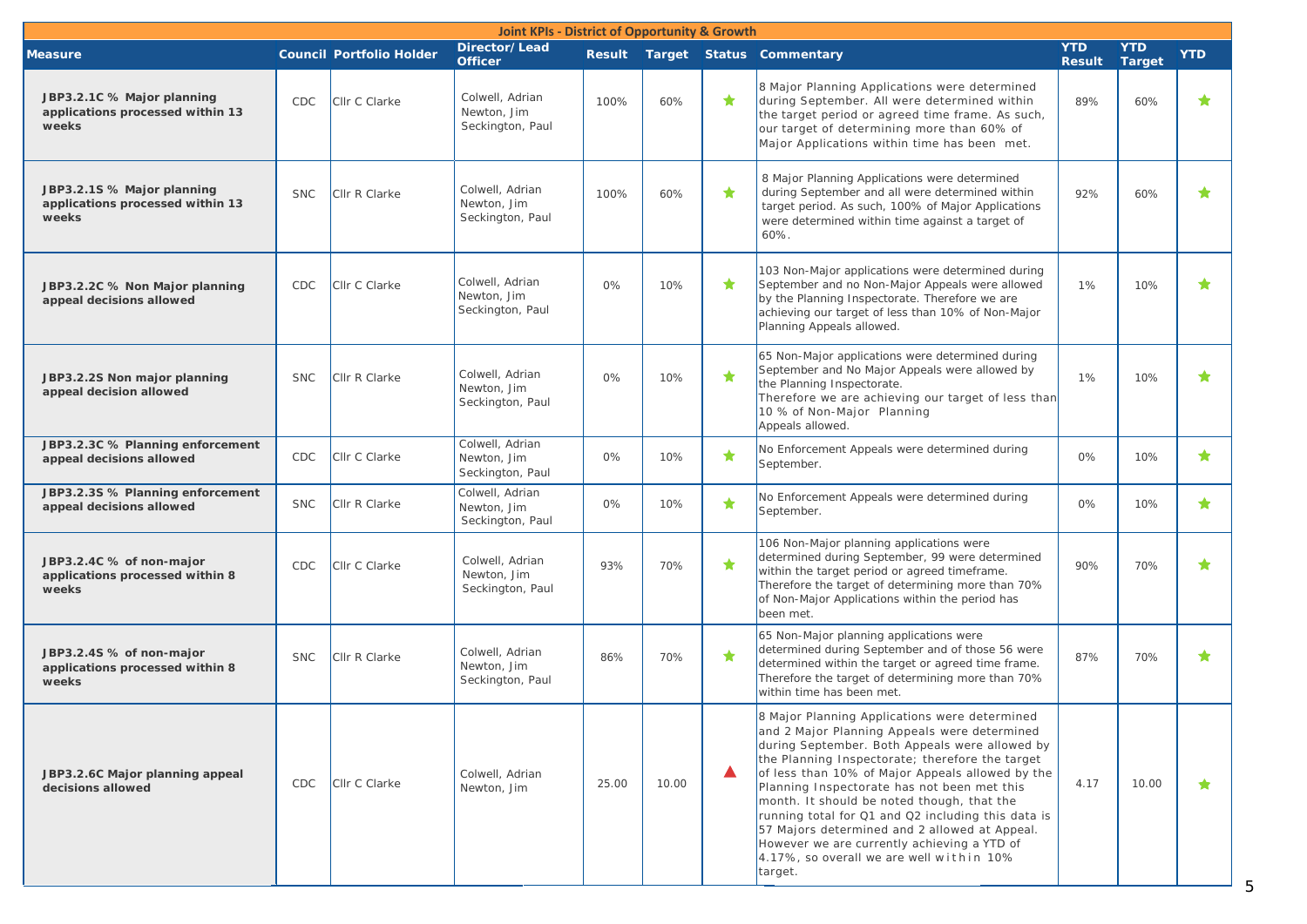| Joint KPIs - District of Opportunity & Growth        |            |                          |                                                     |      |       |  |                                                                   |                       |                      |            |  |
|------------------------------------------------------|------------|--------------------------|-----------------------------------------------------|------|-------|--|-------------------------------------------------------------------|-----------------------|----------------------|------------|--|
| <b>Measure</b>                                       |            | Council Portfolio Holder | Director/Lead<br><b>Officer</b>                     |      |       |  | Result Target Status Commentary                                   | 7TD.<br><b>Result</b> | <b>YTD</b><br>Target | <b>YTD</b> |  |
| JBP3.2.6S Major planning appeal<br>decisions allowed | <b>SNC</b> | Cllr R Clarke            | Charlett, Jeremy<br>Newton, Jim<br>Seckington, Paul | 0.00 | 10.00 |  | No Major Application Appeals were determined<br>during September. | 0.00                  | 10.00                |            |  |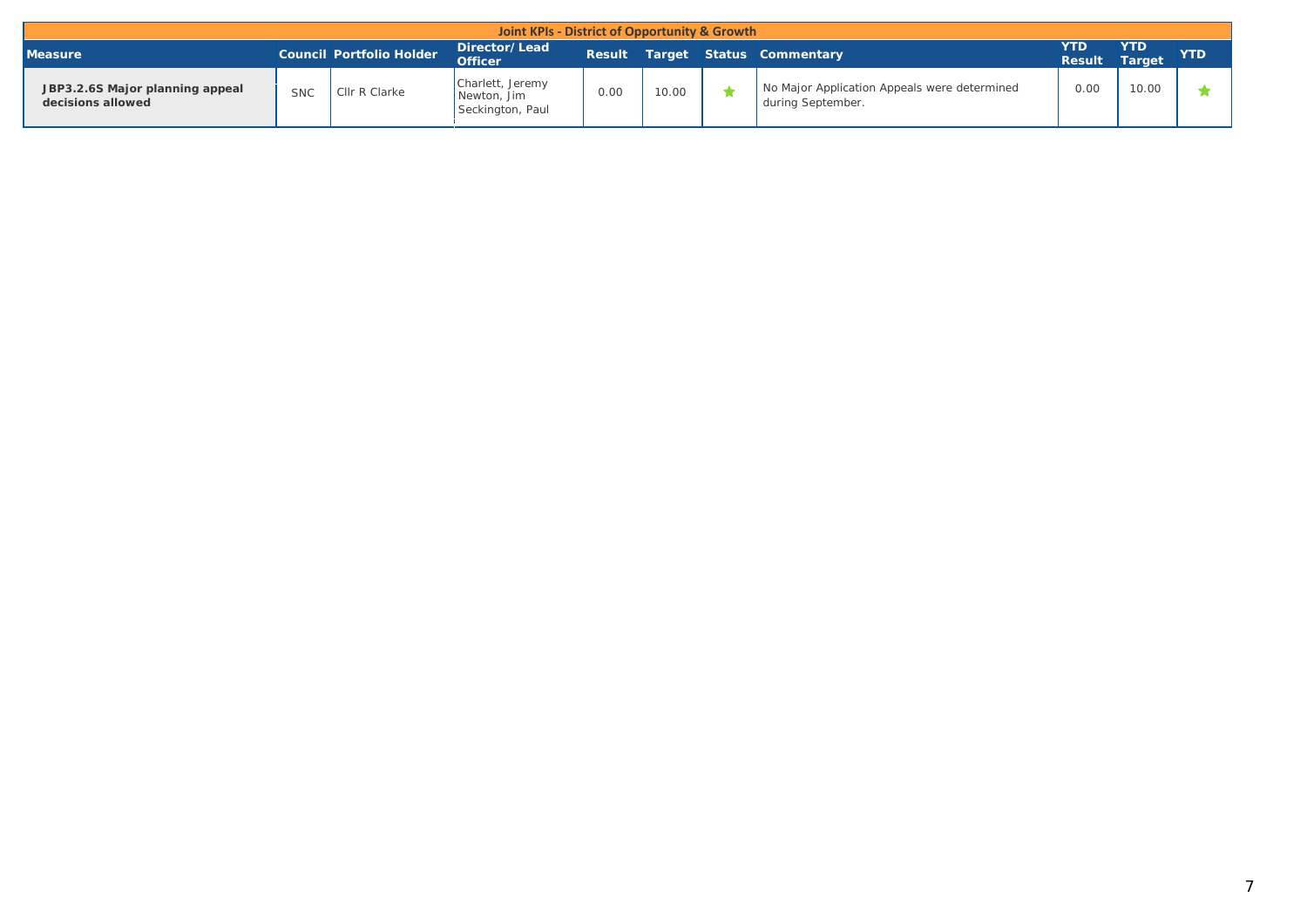| <b>Joint Programme Measures -Protected, Green and Clean</b>                           |                                     |                                              |                                                                                                                                                                         |                                                                                                                                                                                                                                                                                                                                                                                                                                                        |                        |                                                                                                                                                                                                                                                                                                                                                                                                                                                                                                                                                                                                                                                                                                                                                                                                                                                                                                                                                                                                                                                                                                                                                                                                                                                                                                                                              |            |  |  |
|---------------------------------------------------------------------------------------|-------------------------------------|----------------------------------------------|-------------------------------------------------------------------------------------------------------------------------------------------------------------------------|--------------------------------------------------------------------------------------------------------------------------------------------------------------------------------------------------------------------------------------------------------------------------------------------------------------------------------------------------------------------------------------------------------------------------------------------------------|------------------------|----------------------------------------------------------------------------------------------------------------------------------------------------------------------------------------------------------------------------------------------------------------------------------------------------------------------------------------------------------------------------------------------------------------------------------------------------------------------------------------------------------------------------------------------------------------------------------------------------------------------------------------------------------------------------------------------------------------------------------------------------------------------------------------------------------------------------------------------------------------------------------------------------------------------------------------------------------------------------------------------------------------------------------------------------------------------------------------------------------------------------------------------------------------------------------------------------------------------------------------------------------------------------------------------------------------------------------------------|------------|--|--|
| <b>Measure</b>                                                                        | <b>Portfolio Holder</b>             | Director/Lead<br><b>Officer</b>              | <b>Last Milestone</b>                                                                                                                                                   | <b>Next Milestone</b>                                                                                                                                                                                                                                                                                                                                                                                                                                  |                        | <b>Status Commentary</b>                                                                                                                                                                                                                                                                                                                                                                                                                                                                                                                                                                                                                                                                                                                                                                                                                                                                                                                                                                                                                                                                                                                                                                                                                                                                                                                     | <b>YTD</b> |  |  |
| JBP1.1.1 Maintain High Quality<br><b>Waste &amp; Recycling Services</b>               | CIIr D Bambridge<br>CIIr D Pickford | Kane, Graeme<br>Potter, Ed                   | Review of recycling<br>disposal fee undertaken<br>with Casepac.                                                                                                         | On line booking on<br>bulky waste is<br>planned to<br>commence in<br>mid October - rise in<br>demand expected as<br>a result                                                                                                                                                                                                                                                                                                                           | $\color{red} \bigstar$ | Garden waste tonnages recovering after a reduction in June<br>& July due to the hot weather.<br>Negative impact for dry recycling following falls in value of<br>some materials. Will be reviewed again during October.                                                                                                                                                                                                                                                                                                                                                                                                                                                                                                                                                                                                                                                                                                                                                                                                                                                                                                                                                                                                                                                                                                                      | ★          |  |  |
| JBP1.1.2 Provide High Quality<br><b>Street Cleansing Services</b>                     | CIIr D Bambridge<br>CIIr D Pickford | Kane, Graeme<br>Potter, Ed                   | Bretch Hill blitz in<br>CDC successfully<br>delivered.                                                                                                                  | Preparation for<br>gaining access for<br>cleaning the A34<br>(North bound<br>carriageway) & A43<br>(central reservation)<br>early on Sundays in<br>late October/early<br>November. Both<br>activities require<br><b>Traffic Management</b><br>and early Sunday<br>morning starts                                                                                                                                                                       | $\bigstar$             | Street Cleansing performing well in both areas.<br>CDC held an on-site walkabout with a Councillor & member of<br>the public to highlight areas of concern in Banbury Town centre<br>carried out - issues raised have been addressed. In SNC some<br>concern regarding build-up of cigarette ends in kerb areas-<br>issue now largely addressed                                                                                                                                                                                                                                                                                                                                                                                                                                                                                                                                                                                                                                                                                                                                                                                                                                                                                                                                                                                              | ★          |  |  |
| JBP1.1.3 Tackle Environmental<br>Crime                                                | Cllr D Bambridge<br>Cllr D Pickford | Kane, Graeme<br>Potter, Ed                   | Held a workshop to<br>develop ideas for<br>helping to reduce fly<br>tipping                                                                                             | Further workshop<br>planned to develop<br>plans & strategies to<br>further reduce fly<br>tipping                                                                                                                                                                                                                                                                                                                                                       | ★                      | Joined Keep Britain Tidy to access fly tipping campaign literature.<br>Other benefits from joining include; taking up training places<br>covering enforcement issues such as littering from vehicles                                                                                                                                                                                                                                                                                                                                                                                                                                                                                                                                                                                                                                                                                                                                                                                                                                                                                                                                                                                                                                                                                                                                         | ★          |  |  |
| JBP1.1.4 Reduce Our Carbon<br><b>Footprint and Protect the Natural</b><br>Environment | CIIr D Bambridge<br>CIIr D Pickford | Carr, Jane<br>Riley, Nicola<br>Webb, Richard | Air quality monitoring<br>continued across both<br>districts with the<br>monitoring of nitrogen<br>dioxide levels at 47<br>locations in CDC and 32<br>locations in SNC. | The work on the<br>Bicester Air Quality<br><b>Demonstration Project</b><br>will be reviewed with<br>Geospatial Insight<br>Limited, the<br>consultants providing<br>the pollution monitors<br>and developing the<br>software for the<br>project. The entries<br>submitted for the<br>poster competition will<br>be judged and the<br>winners announced.<br>The monitoring of<br>Nitrogen Dioxide<br>levels will continue<br>across both CDC and<br>SNC. | ★                      | The Bicester Air Quality Demonstration Project started in<br>September and will run for three weeks. The project is<br>funded by the UK Space Agency and is being led by the<br>Bicester Delivery Team and Geospatial Insight Ltd who are<br>providing the pollution monitors and developing the<br>software. The aim of the project is to investigate the benefits<br>of air pollution management to healthcare and urban<br>planning in Bicester. As part of the project CDC, in<br>partnership with the UK Space Agency, has been hosting a<br>poster competition for secondary schools to increase<br>awareness of the link between transport and air quality.<br>Alongside the Bicester Air Quality Demonstration Project the<br>monitoring of Nitrogen Dioxide levels continues as normal.<br>The nitrogen dioxide data is used to calculate the annual<br>mean concentration level for comparison against the air<br>quality objective of 40µg/m3. The results are reported in an<br>Annual Status Report that is submitted to Defra<br>(Department for Environment, Food and Rural Affairs).<br>Three electric vehicles for CDC and one for SNC were due for<br>delivery in September but there has been a delay due to<br>demand and the latest update from the provider, Nissan, is<br>that they will be delivered early November. | ★          |  |  |
| JBP1.1.5 Mitigate the Effects of<br>HS2                                               | Cllr C Clarke<br>Cllr S Clarke      | Colwell, Adrian<br>Newton, Jim               | Schedule 17<br>application progressing                                                                                                                                  | Schedule 17<br>applications will be<br>determined.                                                                                                                                                                                                                                                                                                                                                                                                     | ★                      | Schedule 17 Requests for Approval for works related to enabling<br>works including Chipping Warden Relief Rd are progressing.<br>Planning Forum met September. Discussions on-going between<br>HS2 contractors and Local Authorities on Common Design<br>Elements for structures.                                                                                                                                                                                                                                                                                                                                                                                                                                                                                                                                                                                                                                                                                                                                                                                                                                                                                                                                                                                                                                                            | ★          |  |  |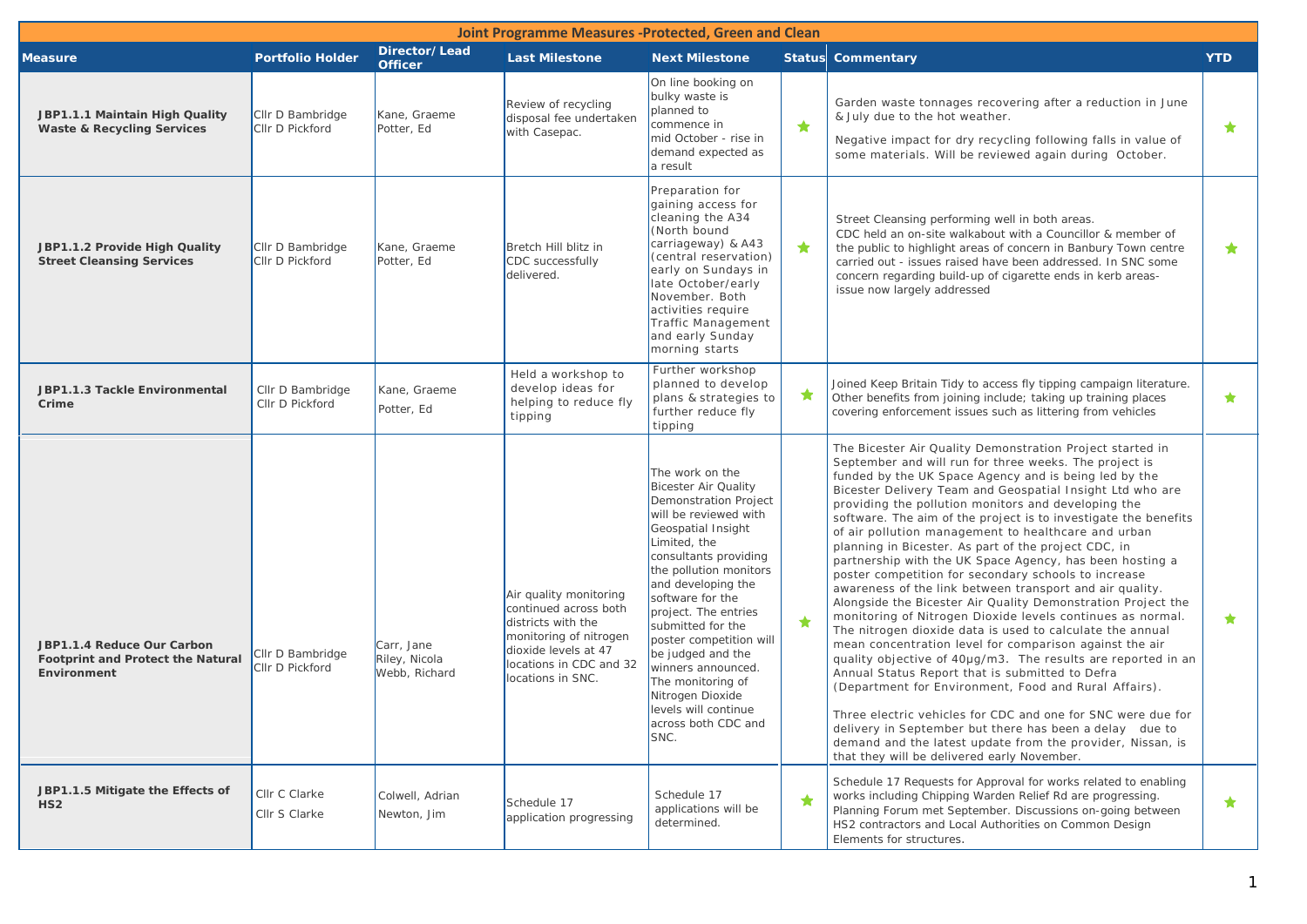| Joint Programme Measures -Protected, Green and Clean  |                                |                                                              |                                                                                                                                                                                                                                                                                                                                                                                                                                                                                                                                                                 |                                                                                                                                                                                                                                                                                                                                                                                                                                                                                   |           |                                                                                                                                                                                                                                                                                                                                                                                                                                                                                                                                                                                                                                                                                                                                                                                                                                                                                                                                                                                                                                                                                                                                                       |            |  |  |  |
|-------------------------------------------------------|--------------------------------|--------------------------------------------------------------|-----------------------------------------------------------------------------------------------------------------------------------------------------------------------------------------------------------------------------------------------------------------------------------------------------------------------------------------------------------------------------------------------------------------------------------------------------------------------------------------------------------------------------------------------------------------|-----------------------------------------------------------------------------------------------------------------------------------------------------------------------------------------------------------------------------------------------------------------------------------------------------------------------------------------------------------------------------------------------------------------------------------------------------------------------------------|-----------|-------------------------------------------------------------------------------------------------------------------------------------------------------------------------------------------------------------------------------------------------------------------------------------------------------------------------------------------------------------------------------------------------------------------------------------------------------------------------------------------------------------------------------------------------------------------------------------------------------------------------------------------------------------------------------------------------------------------------------------------------------------------------------------------------------------------------------------------------------------------------------------------------------------------------------------------------------------------------------------------------------------------------------------------------------------------------------------------------------------------------------------------------------|------------|--|--|--|
| <b>Measure</b>                                        | <b>Portfolio Holder</b>        | Director/Lead<br><b>Officer</b>                              | <b>Last Milestone</b>                                                                                                                                                                                                                                                                                                                                                                                                                                                                                                                                           | <b>Next Milestone</b>                                                                                                                                                                                                                                                                                                                                                                                                                                                             |           | <b>Status Commentary</b>                                                                                                                                                                                                                                                                                                                                                                                                                                                                                                                                                                                                                                                                                                                                                                                                                                                                                                                                                                                                                                                                                                                              | <b>YTD</b> |  |  |  |
| JBP1.1.6 Maintain the District as<br>a Low Crime Area | Cllr A McHugh<br>Cllr K Cooper | Carr, Jane<br>Kane, Graeme<br>Riley, Nicola<br>Webb, Richard | All new applicants<br>for Private Hire /<br>Hackney Carriage<br>Licences at CDC and<br>SNC have undertaken<br>Safeguarding<br>Awareness before<br>having their licences<br>issued.<br>The main focus<br>during September for<br>both District areas<br>was to agree a multi-<br>agency approach to<br>tackling Organised<br>Crime Groups and<br>County Lines which is<br>a national area of<br>concern.<br>Both action plans were<br>discussed through the<br>Community Safety<br>Partnerships and work<br>is starting to deliver<br>against these<br>outcomes. | In line with the<br>current policy all new<br>applicants for Private<br>Hire / Hackney<br>Carriage driver<br>licences at CDC and<br>SNC will be required<br>to undergo<br>mandatory<br>Safeguarding<br>Awareness training<br>before having a<br>licence issued.<br>Raising awareness of<br>Modern Slavery and<br>the how to recognise<br>the signs has been<br>rolled out via staff<br>briefings, further<br>work and awareness<br>will follow in October<br>to a wider audience. | ★         | The mandatory Safeguarding awareness training for CDC and SNC<br>taxi applicants continues to be well received.<br>The training will be refreshed at both councils to ensure it<br>remains current.<br>Reported crime in both District areas show an YTD increase,<br>which was largely due to a long summer period of reported<br>crime associated with alcohol and Anti-Social Behaviour. This<br>is reflective across the most similar groups and national data<br>comparisons.<br>The internal 'See It Report It' (SIRI) process and reporting<br>has been reviewed and streamlined to ensure an easier user<br>approach to report safeguarding concerns for employees.<br>Further work is being conducted to look at suitable systems<br>and processes to support the future recording of information.<br>Year to day data shows an increase in SIRI reporting, which is<br>likely due to the increased awareness and communication of<br>safeguarding issues, what to look for etc. and our statutory<br>role in reporting safeguarding concerns. The summer holidays<br>2018 saw a significant increase in comparison to the previous<br>year. | $\star$    |  |  |  |
| JBP1.1.7 Protect the Built<br>Heritage                | Cllr C Clarke<br>Cllr R Clarke | Colwell, Adrian<br>Mitchell, Clare<br>Newton, Jim            | Research for heritage and<br>conservation area<br>reviews.<br>Refocusing Heritage<br>at the Risk Strategy.<br>On-going input to major<br>development sites.<br>On-going input to<br>strategic infrastructure<br>projects including<br>East West rail and HS2.                                                                                                                                                                                                                                                                                                   | Research for<br>heritage and<br>conservation areas<br>reviews. On-going<br>input to major<br>development sites<br>and strategic<br>infrastructure<br>projects.                                                                                                                                                                                                                                                                                                                    | $\bullet$ | Heritage and conservation area reviews are underway for<br>Stratton Audley, Somerton and Ardley (please note this is a<br>change from Duns Tew) and should be complete by end of<br>November 2018.<br>Conservation support for major projects at the former RAF<br>Bicester and RAF Upper Heyford sites will continue as<br>required.<br>The Conservation Team continues to provide heritage input<br>on major infrastructure projects including East-West rail.                                                                                                                                                                                                                                                                                                                                                                                                                                                                                                                                                                                                                                                                                      | $\bigstar$ |  |  |  |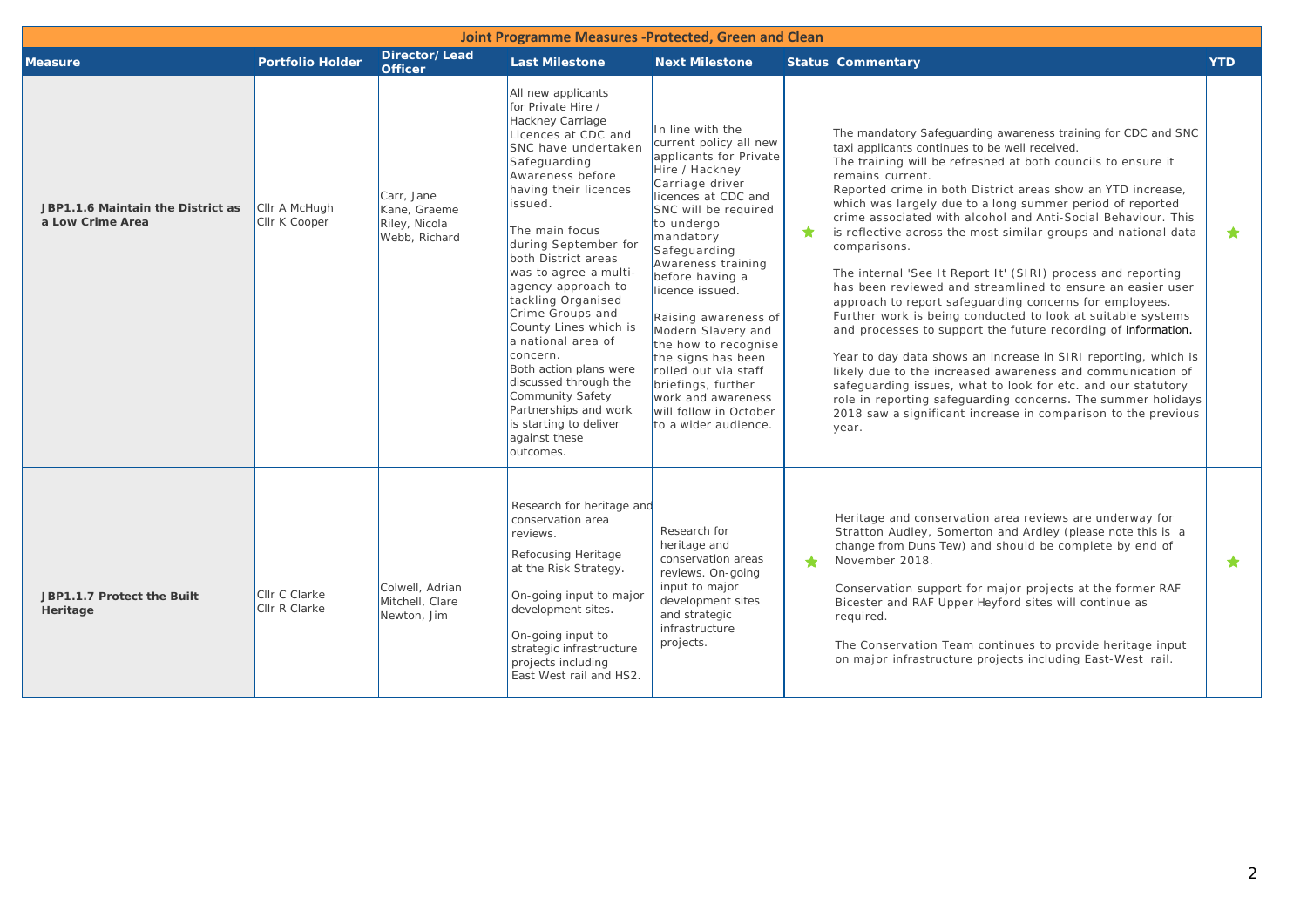|                                                                 |                                                                               |                                                               | <b>Joint Programme Measures - Thriving Communities &amp; Wellbeing</b>                                                       |                                                                                                                                                                          |         |                                                                                                                                                                                                                                                                                                                                                                                                                                                                                                                                                                                                                                                                                                                                        |            |
|-----------------------------------------------------------------|-------------------------------------------------------------------------------|---------------------------------------------------------------|------------------------------------------------------------------------------------------------------------------------------|--------------------------------------------------------------------------------------------------------------------------------------------------------------------------|---------|----------------------------------------------------------------------------------------------------------------------------------------------------------------------------------------------------------------------------------------------------------------------------------------------------------------------------------------------------------------------------------------------------------------------------------------------------------------------------------------------------------------------------------------------------------------------------------------------------------------------------------------------------------------------------------------------------------------------------------------|------------|
| <b>Measure</b>                                                  | <b>Portfolio Holder</b>                                                       | Director/Lead<br><b>Officer</b>                               | <b>Last Milestone</b>                                                                                                        | <b>Next Milestone</b>                                                                                                                                                    |         | <b>Status Commentary</b>                                                                                                                                                                                                                                                                                                                                                                                                                                                                                                                                                                                                                                                                                                               | <b>YTD</b> |
| JBP2.1.1 Provide & Support Health<br>& Wellbeing                | Cllr A McHugh<br><b>Clir C Clarke</b><br>Cllr K Cooper<br><b>CIIr T Ilott</b> | Carr, Jane<br>Colwell, Adrian<br>Riley, Nicola<br>Rowe, Rosie | SNC - Health & wellbeing<br>Forum held 25/09.<br>CDC - Community<br>Connect social<br>prescribing lead officer<br>appointed. | Launch of<br>online Wellbeing<br>activity maps for<br>Cherwell & for<br>South Northants<br>Launch of 'Community<br>Connect' social<br>prescribing scheme in<br>Cherwell. | ★.      | CDC:<br>The council is a contributing partner to the social prescribing<br>project led by Citizens Advice<br>SNC:<br>A county-wide social prescribing (SP) project is being put together<br>by Nene Clinical Commissioning Group and progress was reported<br>to the Health & Well Being Forum.<br>The SNC wellbeing activity map should be able to integrate with<br>the SP scheme when it goes live.<br>The Health & wellbeing Forum was held on 25/09. Four delivery<br>SNC priorities agreed:<br>1. Online directory of Health & Well Being activities<br>2. Reduce social isolation<br>3. Healthy eating, exercise & positive lifestyle activities in schools<br>Positively engage health professionals with the planning process | ★          |
| JBP2.1.2 Provide enhanced leisure Cllr G Reynolds<br>facilities | Cllr K Cooper                                                                 | Bolton, Sharon<br>Carr, Jane                                  | Completion of the<br>North Oxfordshire<br>academy Kitchen<br>works - finalising<br>the project.                              | It is expected that the<br><b>Brackley Leisure</b><br>Centre development<br>will be complete or<br>near completion.                                                      | $\star$ | Works continuing at Brackley Leisure Centre with the provision of<br>two new swimming pools and improvements internally. Car Park<br>works are currently being undertaken with improvements to the<br>junction roundabout now due to start. At this stage it is expected<br>that the new facility will fully open towards the end of<br>October/beginning of November.<br>Kitchen works to the North Oxfordshire Academy Pavilion have<br>now been completed and complements the work carried out<br>previously to the bar lounge area.<br>Refurbishment works have been competed to the toilet<br>facilities at Towcester Centre for Leisure - including new<br>sinks/toilets/toilet cubicles/urinals/flooring etc.                   | ★          |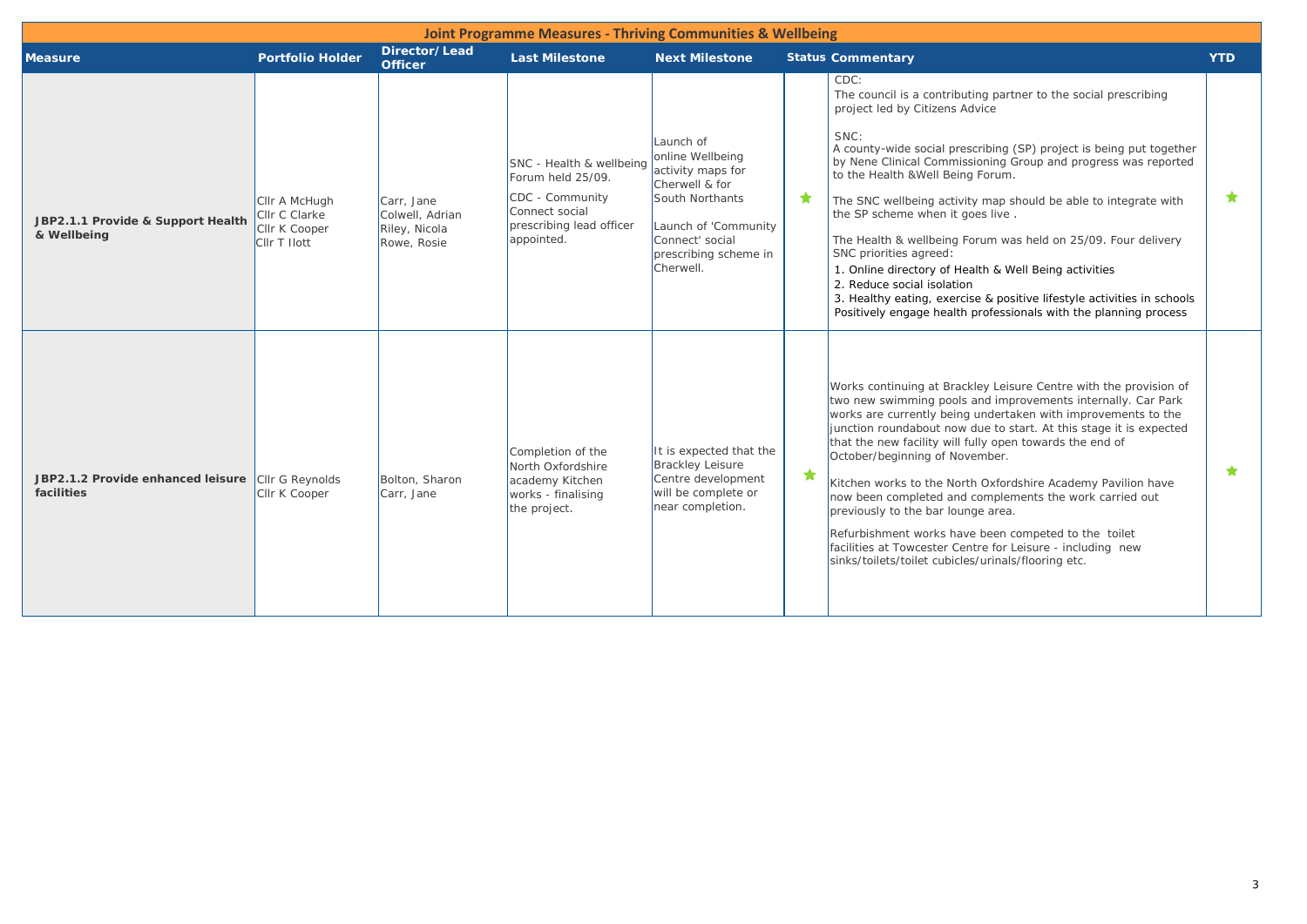| <b>Joint Programme Measures - Thriving Communities &amp; Wellbeing</b> |                                |                                 |                                                                                                                                                                                                                                                                                                                                                                   |                                                                                                                                                                                                                                                                                                                                                                                                                                                                                                                                                                               |         |                                                                                                                                                                                                                                                                                                                                                                                                                                                                                                                                                                                                                                                                                                                                                                                                                                                                                                                                                                                                                                                                                                                                                                                                                                                                                                                                                                                                                                                                                                     |            |  |  |  |
|------------------------------------------------------------------------|--------------------------------|---------------------------------|-------------------------------------------------------------------------------------------------------------------------------------------------------------------------------------------------------------------------------------------------------------------------------------------------------------------------------------------------------------------|-------------------------------------------------------------------------------------------------------------------------------------------------------------------------------------------------------------------------------------------------------------------------------------------------------------------------------------------------------------------------------------------------------------------------------------------------------------------------------------------------------------------------------------------------------------------------------|---------|-----------------------------------------------------------------------------------------------------------------------------------------------------------------------------------------------------------------------------------------------------------------------------------------------------------------------------------------------------------------------------------------------------------------------------------------------------------------------------------------------------------------------------------------------------------------------------------------------------------------------------------------------------------------------------------------------------------------------------------------------------------------------------------------------------------------------------------------------------------------------------------------------------------------------------------------------------------------------------------------------------------------------------------------------------------------------------------------------------------------------------------------------------------------------------------------------------------------------------------------------------------------------------------------------------------------------------------------------------------------------------------------------------------------------------------------------------------------------------------------------------|------------|--|--|--|
| <b>Measure</b>                                                         | <b>Portfolio Holder</b>        | Director/Lead<br><b>Officer</b> | <b>Last Milestone</b>                                                                                                                                                                                                                                                                                                                                             | <b>Next Milestone</b>                                                                                                                                                                                                                                                                                                                                                                                                                                                                                                                                                         |         | <b>Status Commentary</b>                                                                                                                                                                                                                                                                                                                                                                                                                                                                                                                                                                                                                                                                                                                                                                                                                                                                                                                                                                                                                                                                                                                                                                                                                                                                                                                                                                                                                                                                            | <b>YTD</b> |  |  |  |
| JBP2.1.3 Provide support to the<br>voluntary sector                    | CIIr A McHugh<br>CIIr K Cooper | Carr, Jane<br>Riley, Nicola     | SNC:<br>$13$ small<br>$(E1,000) grants$<br>approved for grassroots<br>community projects. 18<br>large $(>=1,000)$ grants<br>assessed and<br>recommended to<br>Community Funding<br>Panel.<br>CDC:<br>Review decision<br>upheld Asset of<br>Community Value<br>listing of 'Sunset &<br>Stars', Piddington.<br>CDC Seniors Forum<br>delivered 27th of<br>September. | CDC:<br>Electric Blanket<br>Testing events in<br>Banbury & Bicester<br>(Fire station<br>locations).<br>Nicodemus -<br>Specialist Youth<br>Mentoring starts in<br>Brighter future<br>secondary schools<br>Age Friendly Banbury<br>- Focus group<br>consultation Sept /<br>Oct<br>The Hill - On-going<br>support to Banbury<br>Community Church to<br>develop a programme<br>to be delivered in the<br>new centre once built<br>in 2019.<br>CDC & SNC Play Bin<br>Initiative<br>SNC:<br>Seniors forum @ The<br>Forum<br>Brackley Play Day<br>event - Brackley<br>Leisure centre | $\star$ | CDC:<br>Electric Blanket testing events will also have a "Connecting"<br>Communities" stand attached with a theme of "Preparing for<br>Winter" to give out information and resources to support older<br>people during the winter months.<br>Nicodemus (Youth Leadership & Community Action Programme)<br>Specialist mentoring will be delivered in Banbury with 3 secondary<br>schools starting as part of the Brighter Futures agenda. Each<br>school will be able to refer young people they feel are at risk of<br>grooming, drugs, crime and violence and will work with schools for<br>40 weeks.<br>Age Friendly Banbury initiative continues with focus group<br>consultation taking place in a number of locations across Banbury<br>working with a wide range of older peoples groups. The focus<br>groups will look at the 4 themes that came out of the original<br>consultation highlighting priority areas.<br>SNC:<br>The first SNC Seniors forum will take place working in<br>partnership with South Northants Volunteer Bureau and Age<br>UK Northamptonshire. The agenda will cover themes around<br>Community Safety / Local Opportunities and Grant funding.<br>Brackley Play Day event will showcase opportunities for young<br>people and families to engage locally and allow partners to<br>promote their services.<br>Meetings and communication with SNC parishes to become more<br>frequent, to keep them informed re Local Government Review and<br>associated changes. | ★          |  |  |  |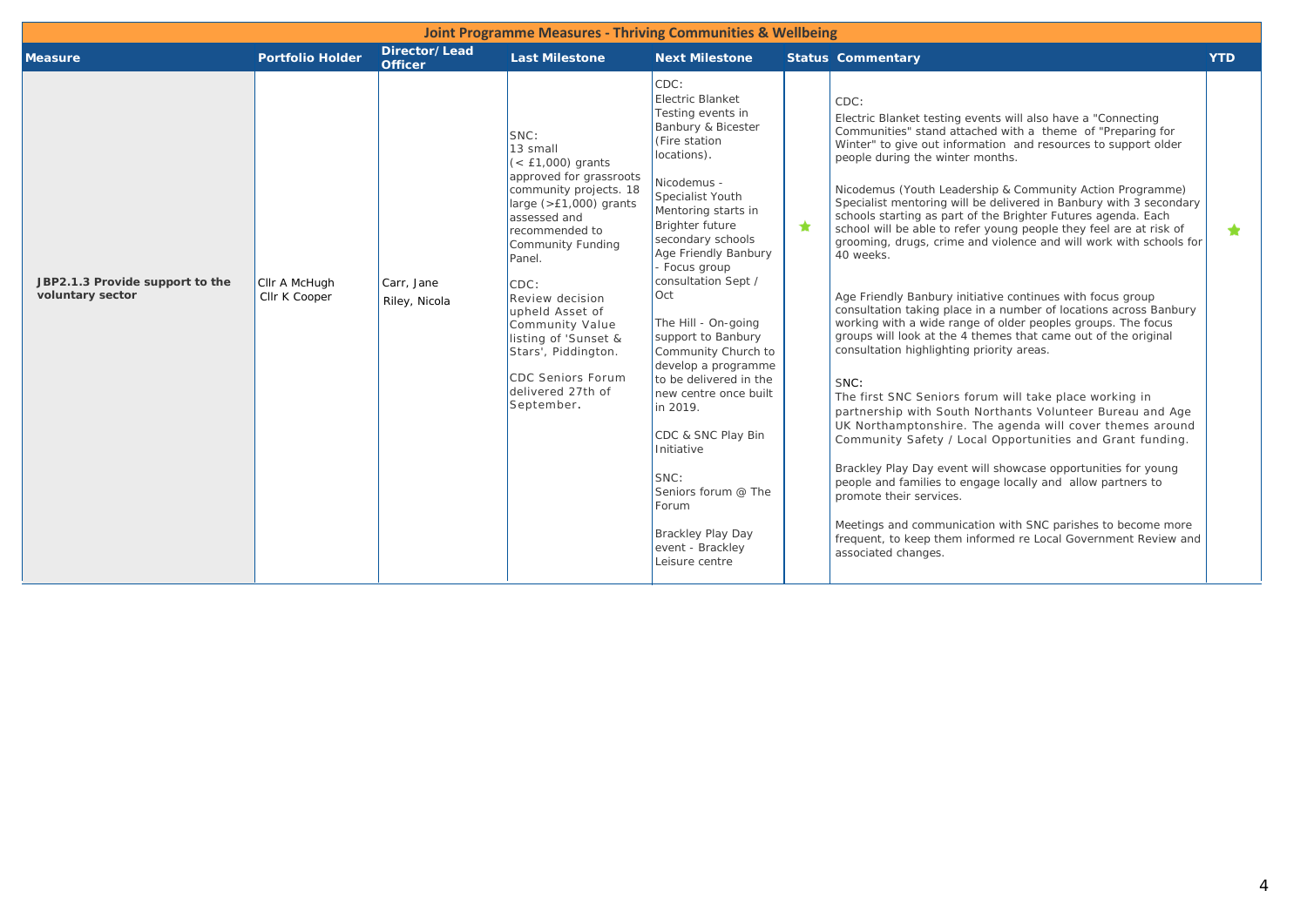| <b>Joint Programme Measures - Thriving Communities &amp; Wellbeing</b>    |                                   |                                                              |                                                                                                                                                                                                                                                                                                          |                                                                                                                                                                                                                                                                                                                                                                                                                                                                                                                                                                                        |   |                                                                                                                                                                                                                                                                                                                                                                                                                                                                                                                                                                                                                                                                                                                                                                                                                                                                                                                                                                                                                                                                                                                                                                                                                                                                                                                                                                                                                                                                                      |            |  |
|---------------------------------------------------------------------------|-----------------------------------|--------------------------------------------------------------|----------------------------------------------------------------------------------------------------------------------------------------------------------------------------------------------------------------------------------------------------------------------------------------------------------|----------------------------------------------------------------------------------------------------------------------------------------------------------------------------------------------------------------------------------------------------------------------------------------------------------------------------------------------------------------------------------------------------------------------------------------------------------------------------------------------------------------------------------------------------------------------------------------|---|--------------------------------------------------------------------------------------------------------------------------------------------------------------------------------------------------------------------------------------------------------------------------------------------------------------------------------------------------------------------------------------------------------------------------------------------------------------------------------------------------------------------------------------------------------------------------------------------------------------------------------------------------------------------------------------------------------------------------------------------------------------------------------------------------------------------------------------------------------------------------------------------------------------------------------------------------------------------------------------------------------------------------------------------------------------------------------------------------------------------------------------------------------------------------------------------------------------------------------------------------------------------------------------------------------------------------------------------------------------------------------------------------------------------------------------------------------------------------------------|------------|--|
| <b>Measure</b>                                                            | <b>Portfolio Holder</b>           | Director/Lead<br><b>Officer</b>                              | <b>Last Milestone</b>                                                                                                                                                                                                                                                                                    | <b>Next Milestone</b>                                                                                                                                                                                                                                                                                                                                                                                                                                                                                                                                                                  |   | <b>Status Commentary</b>                                                                                                                                                                                                                                                                                                                                                                                                                                                                                                                                                                                                                                                                                                                                                                                                                                                                                                                                                                                                                                                                                                                                                                                                                                                                                                                                                                                                                                                             | <b>YTD</b> |  |
| JBP2.1.4 Enhance community<br>resilience as part of emergency<br>planning | CIIr A McHugh<br>CIIr D Bambridge | Carr, Jane<br>Kane, Graeme<br>Riley, Nicola<br>Webb, Richard | $CDC -$<br>Development of a<br>joint approach to<br><b>Emergency Planning</b><br>with Oxfordshire<br>County Council.<br>Refresh of all teams'<br><b>Business Continuity</b><br>Plans following the<br>workshops held over<br>the last two months<br>relating to both CDC &<br>SNC.                       | The refreshed<br>Service level<br><b>Business Continuity</b><br>Impact<br>Assessments and<br><b>Business Continuity</b><br>Plans will be<br>reviewed by the new<br><b>Business Continuity</b><br>Steering Group to<br>ensure they are<br>consistent and<br>robust. The review<br>will also ensure all<br>cross-cutting<br>business continuity<br>risks are identified<br>and<br>interdependencies<br>are reflected in the<br>plans.<br>Multi-agency meetings<br>regarding Silverstone<br>events will be<br>arranged to learn from<br>this year's events, and<br>prepare for next year. | ★ | Robust business continuity arrangements are important to provide<br>assurance that the Councils would be able to continue to<br>provide critical services in the event of an incident impacting<br>on the councils' operations and to ensure that all services<br>would recovery in a timely fashion following such an incident.<br>Incidents affecting the ability of the Council to provide<br>services could include adverse weather reducing access to<br>council offices, fire or damage to Council offices and property<br>or higher than normal staff absences due to a flu pandemic.<br>All services and critical functions have business continuity<br>plans which set out the risks to the Council's operations and<br>the arrangements for responding to incidents. These plans<br>need to be refreshed periodically, understood by staff and<br>tested. Following recent changes to structures and support<br>functions a plan is in place to review our arrangements and<br>to ensure they remain robust.<br>A briefing was provided to all staff regarding our emergency<br>planning arrangements to ensure they were aware of our role.<br>Selected staff have attended training on how to manage a Rest<br>Centre for evacuated residents. Senior staff have attended an<br>emergency planning exercise with partner agencies in<br>Northamptonshire.<br>Plans for CDC to work more closely on Emergency Planning<br>with Oxfordshire County Council are developing. | $\bigstar$ |  |
| JBP2.1.5 Prevent homelessness                                             | CIIr J Donaldson<br>CIIr K Cooper | Carr, Jane<br>Douglas, Gillian                               | Meetings regarding the<br>implementation of the<br>homelessness strategy<br>and monitoring<br>delivery have taken<br>place. Specific actions<br>have been allocated to<br>teams and/or individual<br>team members and<br>these will be<br>incorporated into<br>the mid-year review<br>appraisal process. | Recruit to vacant<br><b>Housing Options</b><br>Officer post in CDC<br>Housing Options<br>Team. Host and<br>chair the 2nd<br>meeting of the<br>newly established<br>Cherwell<br>Homelessness<br>Prevention network.                                                                                                                                                                                                                                                                                                                                                                     | ÷ | Fixed term Tenancy Support Officer posts (roles that take a key<br>role in homelessness prevention and tenancy sustainment) at<br>both councils have been made permanent. Arrangements have<br>been put in place for the new "Duty to Refer" which came into<br>force on October 2018.<br>A draft report of an internal review of the local services for<br>single homeless people and rough sleepers will be completed for<br>consideration by senior management by end October 2018.                                                                                                                                                                                                                                                                                                                                                                                                                                                                                                                                                                                                                                                                                                                                                                                                                                                                                                                                                                                               | $\star$    |  |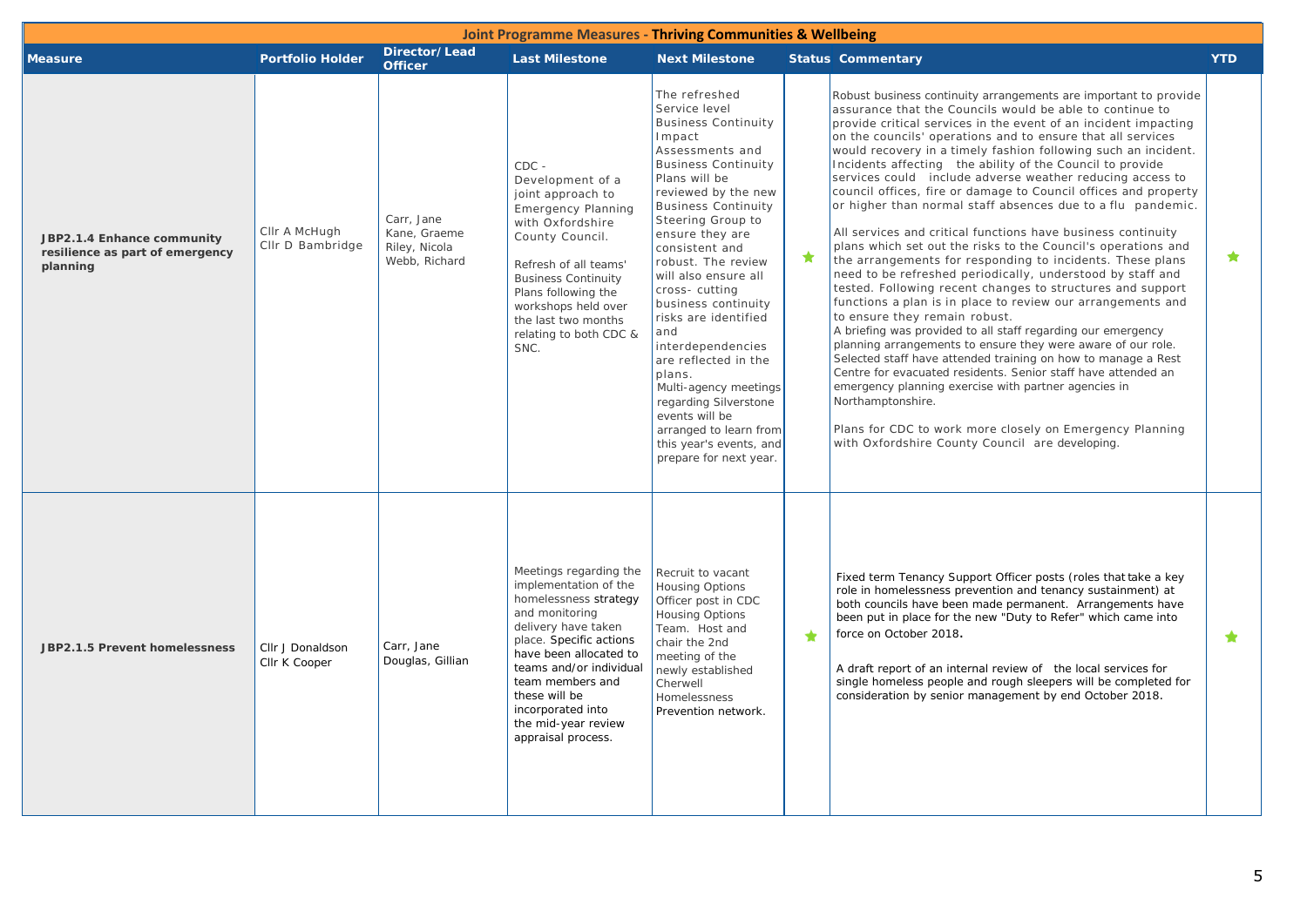| <b>Joint Programme Measures - Thriving Communities &amp; Wellbeing</b>           |                                                                     |                                 |                                                                                                                                                                                                                                                                                                                                                                                                                                  |                                                                                                                                                                                                                                                                                                               |   |                                                                                                                                                                                                                                                                                                                                                                                                                                       |            |  |
|----------------------------------------------------------------------------------|---------------------------------------------------------------------|---------------------------------|----------------------------------------------------------------------------------------------------------------------------------------------------------------------------------------------------------------------------------------------------------------------------------------------------------------------------------------------------------------------------------------------------------------------------------|---------------------------------------------------------------------------------------------------------------------------------------------------------------------------------------------------------------------------------------------------------------------------------------------------------------|---|---------------------------------------------------------------------------------------------------------------------------------------------------------------------------------------------------------------------------------------------------------------------------------------------------------------------------------------------------------------------------------------------------------------------------------------|------------|--|
| <b>Measure</b>                                                                   | <b>Portfolio Holder</b>                                             | Director/Lead<br><b>Officer</b> | <b>Last Milestone</b>                                                                                                                                                                                                                                                                                                                                                                                                            | <b>Next Milestone</b>                                                                                                                                                                                                                                                                                         |   | <b>Status Commentary</b>                                                                                                                                                                                                                                                                                                                                                                                                              | <b>YTD</b> |  |
| JBP2.1.6 Safeguard the<br>vulnerable                                             | Cllr A McHugh<br>Cllr K Cooper                                      | Carr, Jane<br>Riley, Nicola     | Universal Credit<br>project team has<br>been established<br>to support the<br>introduction of the<br>full service in South<br>Northants.                                                                                                                                                                                                                                                                                         | Outcomes of the<br>joint bids for funding<br>for services to<br>victims of<br>domestic abuse are<br>still awaited in<br>Oxfordshire and<br>Northants.                                                                                                                                                         | 大 | Support to vulnerable households in temporary accommodation<br>has been strengthened at CDC through the addition of an<br>Accommodation Officer post.<br>We continue to support the more vulnerable residents across<br>both districts in the form of the debt and money advice service<br>and Discretionary Housing payments to help those with a shortfall<br>in their rent.                                                        | ★          |  |
| JBP2.1.7 Deliver affordable<br>housing and work with private<br>sector landlords | CIIr C Clarke<br>CIIr J Donaldson<br>CIIr K Cooper<br>CIIr R Clarke | Carr, Jane<br>Douglas, Gillian  | <b>SNC</b><br>Year to date :<br>5 Landlord<br>Improvement Grants<br>have been allocated and<br>completed; 3 have been<br>approved and the works<br>are in progress and 2<br>proposals are currently<br>being processed.<br>In addition 5 small<br>grants for energy<br>efficiency<br>improvements have<br>been allocated and<br>completed;2<br>applications are being<br>processed.<br>CDC:<br>6 units completed in<br>September | SNC:<br>The total delivery<br>for 2018-19 so far<br>is 50. This is<br>behind target when<br>measured against<br>the annual<br>requirement for<br>173 new affordable<br>homes. It is still<br>anticipated that<br>strong delivery in<br>the remainder of<br>2018-19 will<br>significantly boost<br>new supply. | ★ | CDC:<br>Year to date completions are 244 properties (quarters 1 and<br>2). The target for 18/19 is 400 so we are still on track<br>despite a low number of completions in September.<br>SNC:<br>The total number of new affordable homes completed and<br>delivered in September in SNC was 9. These all occurred at<br>Wootton Fields and are for affordable rent:<br>$2 \times 1$ bed flats<br>5 x 2 bed houses<br>2 x 4 bed houses | $\bigstar$ |  |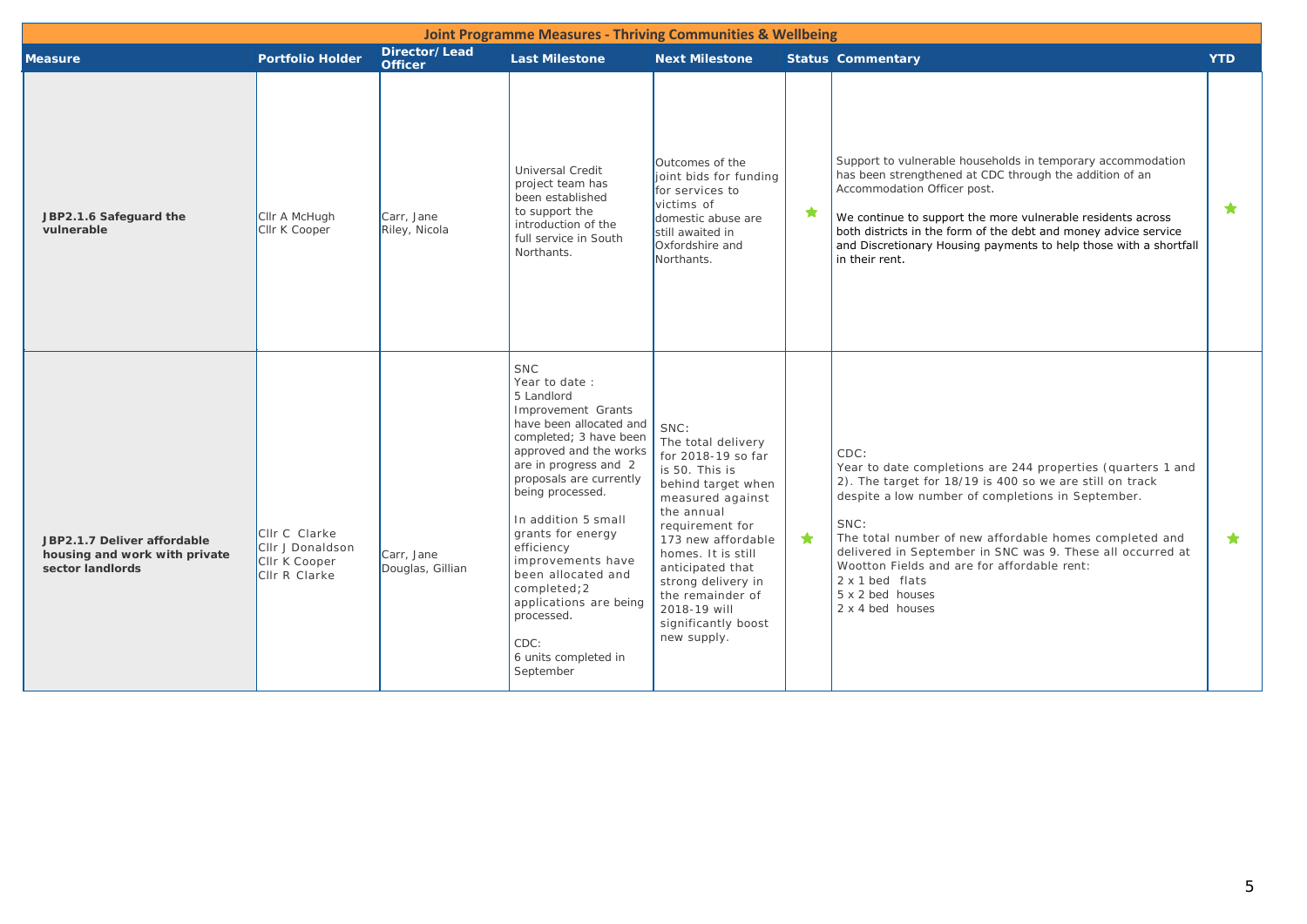|                                               |                                                                             |                                                     | <b>Joint Programme Measures - Thriving Communities &amp; Wellbeing</b>                                                                                                                                                                                                                                                            |                                                                                                                                                                                                                                                                                                                                                                                                      |            |                                                                                                                                                                             |            |
|-----------------------------------------------|-----------------------------------------------------------------------------|-----------------------------------------------------|-----------------------------------------------------------------------------------------------------------------------------------------------------------------------------------------------------------------------------------------------------------------------------------------------------------------------------------|------------------------------------------------------------------------------------------------------------------------------------------------------------------------------------------------------------------------------------------------------------------------------------------------------------------------------------------------------------------------------------------------------|------------|-----------------------------------------------------------------------------------------------------------------------------------------------------------------------------|------------|
| <b>Measure</b>                                | <b>Portfolio Holder</b>                                                     | Director/Lead<br><b>Officer</b>                     | <b>Last Milestone</b>                                                                                                                                                                                                                                                                                                             | <b>Next Milestone</b>                                                                                                                                                                                                                                                                                                                                                                                |            | <b>Status Commentary</b>                                                                                                                                                    | <b>YTD</b> |
| JBP2.1.8 Deliver the welfare<br>reform agenda | Cllr J Donaldson<br>CIIr K Cooper<br><b>CIIr P Rawlinson</b><br>CIIr T Hott | Douglas, Gillian<br>Green, Belinda<br>Taylor, Adele | Universal Credit full<br>service will be<br>introduced in the<br>South Northants area<br>from December 2018.<br>A project team has<br>been established to<br>support the<br>implementation for<br>residents,<br>stakeholders and<br>Department of Work<br>and Pensions (DWP).<br>A forum will be<br>arranged for<br>stakeholders. | Universal Credit (UC)<br>full roll out will be<br>completed by<br>December 2018.<br>The Department of<br>Work & Pensions<br>(DWP) have also<br>announced that<br>Councils will no<br>longer be involved<br>in the delivery of<br>UC (personal<br>budgeting support<br>and assisted digital<br>support), this<br>service will be<br>delivered by<br>Citizens Advice<br>Bureau from 1st<br>April 2019. | $\bigstar$ | At CDC we have one family in temporary accommodation that is<br>benefit capped and we are working with them to gain<br>exemption from the cap through access to employment. | *          |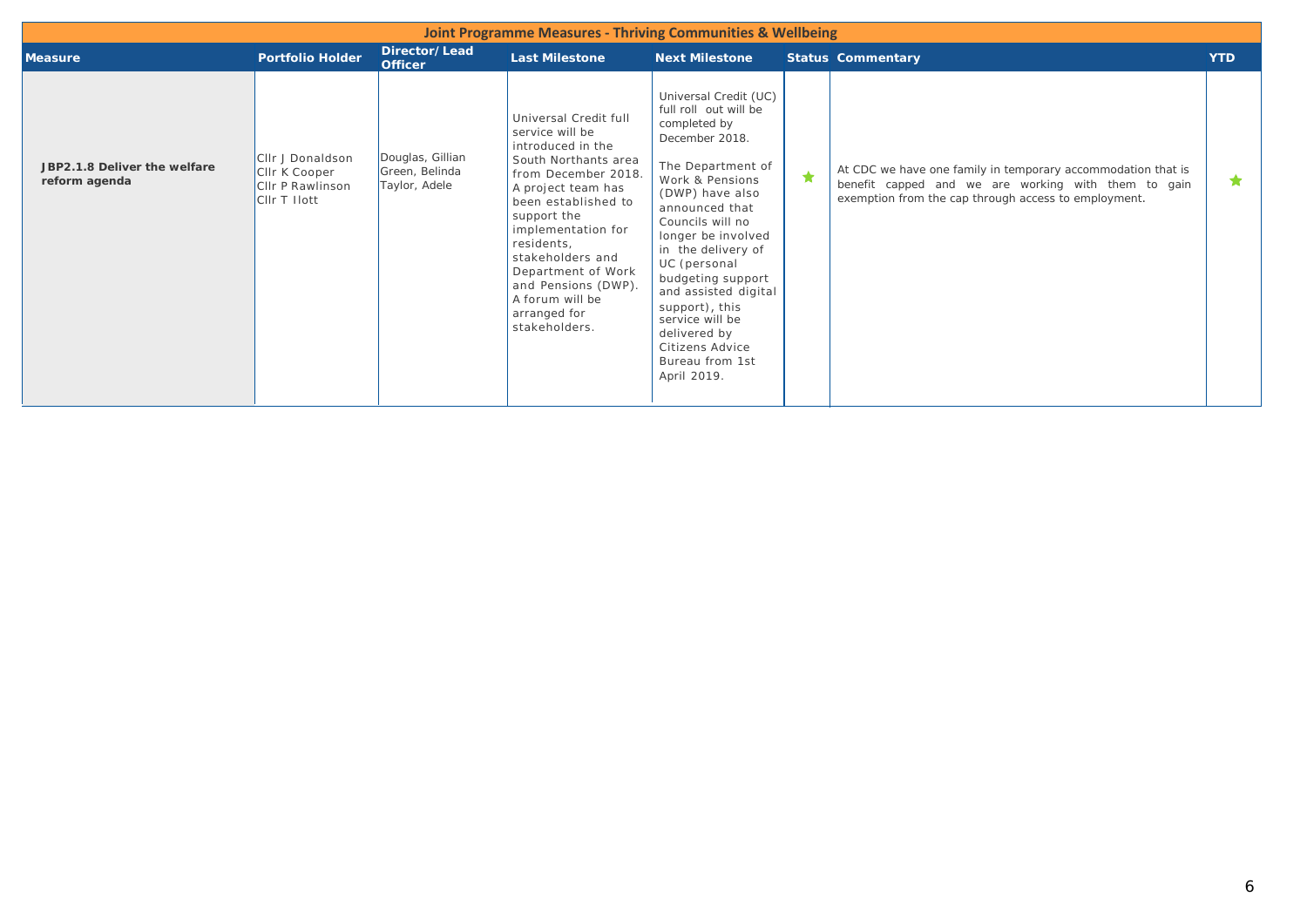| Joint Programme Measures - District of Opportunity & Growth  |                                   |                                                   |                                                                                                                                                                                                                                                 |                                                                                                                                                                                                                                                                                                                                                                                                                                                                               |   |                                                                                                                                                                                                                                                                                                                                                                                                                                                                                                                                                                                                                                                                                                                                                                                                                                                                                                                            |            |  |  |
|--------------------------------------------------------------|-----------------------------------|---------------------------------------------------|-------------------------------------------------------------------------------------------------------------------------------------------------------------------------------------------------------------------------------------------------|-------------------------------------------------------------------------------------------------------------------------------------------------------------------------------------------------------------------------------------------------------------------------------------------------------------------------------------------------------------------------------------------------------------------------------------------------------------------------------|---|----------------------------------------------------------------------------------------------------------------------------------------------------------------------------------------------------------------------------------------------------------------------------------------------------------------------------------------------------------------------------------------------------------------------------------------------------------------------------------------------------------------------------------------------------------------------------------------------------------------------------------------------------------------------------------------------------------------------------------------------------------------------------------------------------------------------------------------------------------------------------------------------------------------------------|------------|--|--|
|                                                              | <b>Portfolio Holder</b>           | Director/Lead<br><b>Officer</b>                   | <b>Last Milestone</b>                                                                                                                                                                                                                           | <b>Next Milestone</b>                                                                                                                                                                                                                                                                                                                                                                                                                                                         |   | <b>Status Commentary</b>                                                                                                                                                                                                                                                                                                                                                                                                                                                                                                                                                                                                                                                                                                                                                                                                                                                                                                   | <b>YTD</b> |  |  |
| JBP3.1.1 Deliver innovative and<br>effective housing schemes | Cllr J Donaldson<br>Cllr K Cooper | Carr, Jane<br>Colwell, Adrian<br>Douglas, Gillian | The detailed site due<br>diligence work and<br>financial viability<br>appraisal work are<br>complete. This work<br>has informed an<br>update of the<br>business plan and<br>overall financial<br>model for the local<br>development<br>company. | Build! are due to<br>complete 11<br>properties at Hope<br>Close, Banbury, in<br>October.<br>We are investigating<br>the help we can offer<br>health and social care<br>providers in<br>Oxfordshire to provide<br>housing advice to<br>keyworkers.<br>Consideration of up to<br>date report on Local<br>Development<br>Company by SNC<br>Cabinet on 8th<br>October 2018.                                                                                                       | ★ | A report taking into account the detailed site due diligence, up<br>to date financial viability appraisals and updated overall<br>financial model for the local development company will be<br>considered by SNC Cabinet on 8th October.                                                                                                                                                                                                                                                                                                                                                                                                                                                                                                                                                                                                                                                                                   | $\bigstar$ |  |  |
| JBP3.1.2 Increase Tourism                                    | Cllr L Pratt<br>Cllr S Clarke     | Colwell, Adrian<br>Newman, Steven<br>Ward, Greg   | SNC:<br>Events and<br>promotional<br>programme delivered.<br>Country pursuits<br>publication project<br>meeting held.<br>CDC:<br>Promoted first Banbury<br>Open Air Cinema event<br>which proved to be a<br>sell-out success.                   | SNC:<br>Re-order any tourism<br>based publications<br>needed for<br>forthcoming event<br>programme Country<br>pursuits publication<br>project meeting<br>update with<br>designers.<br>CDC:<br>Agreed new visitor<br>information centre<br>service level<br>agreement by<br>November.<br>Publish volume and<br>value of tourism,<br>economic impact<br>assesment by<br>November.<br>Completion of rural<br>tourism development<br>with EU funding<br>programme by<br>December. | ★ | SNC:<br>Rural Development Programme for England Watermeadows bid<br>full application form V2 was drafted.<br>Brackley Festival of Motorcycling debrief meeting held to discuss<br>future plans.<br>Distribution of Tourism brochures to local sites requesting refills<br>for point of sale.<br>CDC:<br>Membership and day-to-day liaison with Experience Oxfordshire to<br>promote Cherwell's visitor economy, enabling business<br>involvement in regional and national support.<br>Contract management of Banbury and Bicester Visitor Information<br>centres - information and marketing services provided.<br>Providing support and advice, enabling partners (e.g. Banbury<br>BID) to create capacity to extend the range of events to attract<br>more visitors to the district.<br>Working with accommodation providers to invest in Banbury and<br>Bicester.<br>Projects - Cherwell Visitor Guide being developed. | $\bigstar$ |  |  |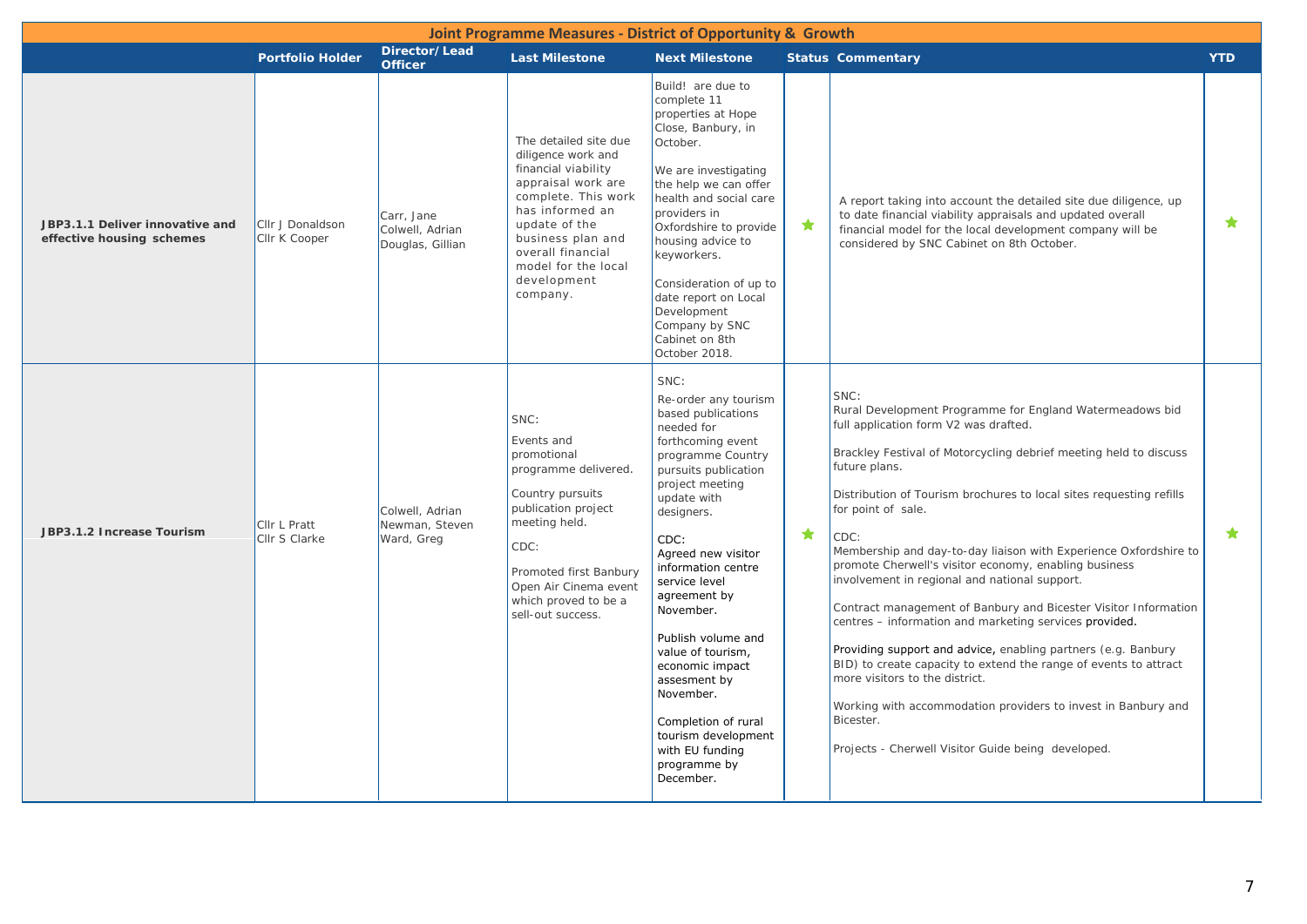| Joint Programme Measures - District of Opportunity & Growth          |                                |                                                                   |                                                                                                                                                                                                                                                                                                                                                                                                                                                                                                                                                 |                                                                                                                                                                                                                                                                                                                                                                                                                                                                                                                           |            |                                                                                                                                                                                                                                                                                                                                                                                                                                                                                                                                                                                                                                                                                                                                                                                                                                                                                                                                                                                                                                                                                                                                                                                                                                                                                                                                                                                                                                                                                                               |            |  |
|----------------------------------------------------------------------|--------------------------------|-------------------------------------------------------------------|-------------------------------------------------------------------------------------------------------------------------------------------------------------------------------------------------------------------------------------------------------------------------------------------------------------------------------------------------------------------------------------------------------------------------------------------------------------------------------------------------------------------------------------------------|---------------------------------------------------------------------------------------------------------------------------------------------------------------------------------------------------------------------------------------------------------------------------------------------------------------------------------------------------------------------------------------------------------------------------------------------------------------------------------------------------------------------------|------------|---------------------------------------------------------------------------------------------------------------------------------------------------------------------------------------------------------------------------------------------------------------------------------------------------------------------------------------------------------------------------------------------------------------------------------------------------------------------------------------------------------------------------------------------------------------------------------------------------------------------------------------------------------------------------------------------------------------------------------------------------------------------------------------------------------------------------------------------------------------------------------------------------------------------------------------------------------------------------------------------------------------------------------------------------------------------------------------------------------------------------------------------------------------------------------------------------------------------------------------------------------------------------------------------------------------------------------------------------------------------------------------------------------------------------------------------------------------------------------------------------------------|------------|--|
|                                                                      | <b>Portfolio Holder</b>        | Director/Lead<br><b>Officer</b>                                   | <b>Last Milestone</b>                                                                                                                                                                                                                                                                                                                                                                                                                                                                                                                           | <b>Next Milestone</b>                                                                                                                                                                                                                                                                                                                                                                                                                                                                                                     |            | <b>Status Commentary</b>                                                                                                                                                                                                                                                                                                                                                                                                                                                                                                                                                                                                                                                                                                                                                                                                                                                                                                                                                                                                                                                                                                                                                                                                                                                                                                                                                                                                                                                                                      | <b>YTD</b> |  |
| JBP3.1.3 Deliver the master<br>plans for the key economic<br>centres | Cllr C Clarke<br>Cllr R Clarke | Colwell, Adrian<br>Jolley, Robert<br>Newman, Steven<br>Ward, Greg | SNC:<br>Silverstone -<br>Successful delivery<br>of the Innovation and<br>investment Conference<br>at The Wing Brackley.<br>Liaison with businesses<br>and networks on<br>enquiries regarding the<br>A5 Towcester<br>roadworks.<br>CDC:<br>The 'Big Feed 2'<br>event in Banbury<br>designed to engage<br>families & young<br>people in local<br>careers attracted<br>around 200 people.<br>The 'Enterprise and<br>Skills' conference &<br>exhibition at Bicester<br>attracted 50 businesses<br>participated plus 30<br>members of the<br>public. | SNC:<br>Silverstone - Exhibitor<br>at the Motorsport<br><b>Industry Association</b><br>Jobs at Silverstone<br>Circuits.<br>Towcester and<br>Brackley - Exhibitor<br>and attendance at<br>MIPIM 2018 (leading<br>event for city &<br>property<br>Development/<br>investment)<br>CDC:<br>Young Enterprise<br>Trade Fair to be held<br>on 8th Dec in<br>Banbury's Market<br>Place.<br>Participate in the<br><b>Banbury Chamber</b><br>conference on 22 Nov.<br>Publish the video of<br>the 'Skills and<br>Enterprise' event. | $\bigstar$ | CDC:<br>Core information, advice and guidance provided to all enterprises<br>in Banbury, Bicester and Kidlington.<br>Support to a range of event and investment activity in the<br>centres to promote vitality. Liaison with traders to resolve<br>operational matters.<br>Liaison with key businesses and developers to assist investment<br>and operations.<br>Engagement with local schools, for example through Young<br>Enterprise Board, to connect business with education.<br>Supporting plans for October 2018 Job Fair led by Activate<br>Learning (Banbury College), focusing on seasonal jobs for<br>students.<br>Produce work experience directory to link schools with<br>employers (extend to rest of district).<br>On-going engagement with the Castle Quay redevelopment plans<br>to ensure that the needs of businesses are understood and met<br>during the two years construction phase.<br>Further support to the manager and Board of the new Business<br>Improvement District to enable it to deliver.<br>SNC:<br>Liaison lead to Highways England for their operational<br>delivery of A5 Towcester road works to ensure impact to<br>businesses, residents and visitors is minimised.<br>Letter of support to local Business for a Local Growth Fund<br>bid to develop an innovative project at Silverstone park.<br>Business Support given to 12 Business Start Ups, and 63<br>contacts made/follow ups with established Businesses through<br>the Annual Event programme delivery. | $\bigstar$ |  |
|                                                                      |                                |                                                                   |                                                                                                                                                                                                                                                                                                                                                                                                                                                                                                                                                 |                                                                                                                                                                                                                                                                                                                                                                                                                                                                                                                           |            |                                                                                                                                                                                                                                                                                                                                                                                                                                                                                                                                                                                                                                                                                                                                                                                                                                                                                                                                                                                                                                                                                                                                                                                                                                                                                                                                                                                                                                                                                                               |            |  |